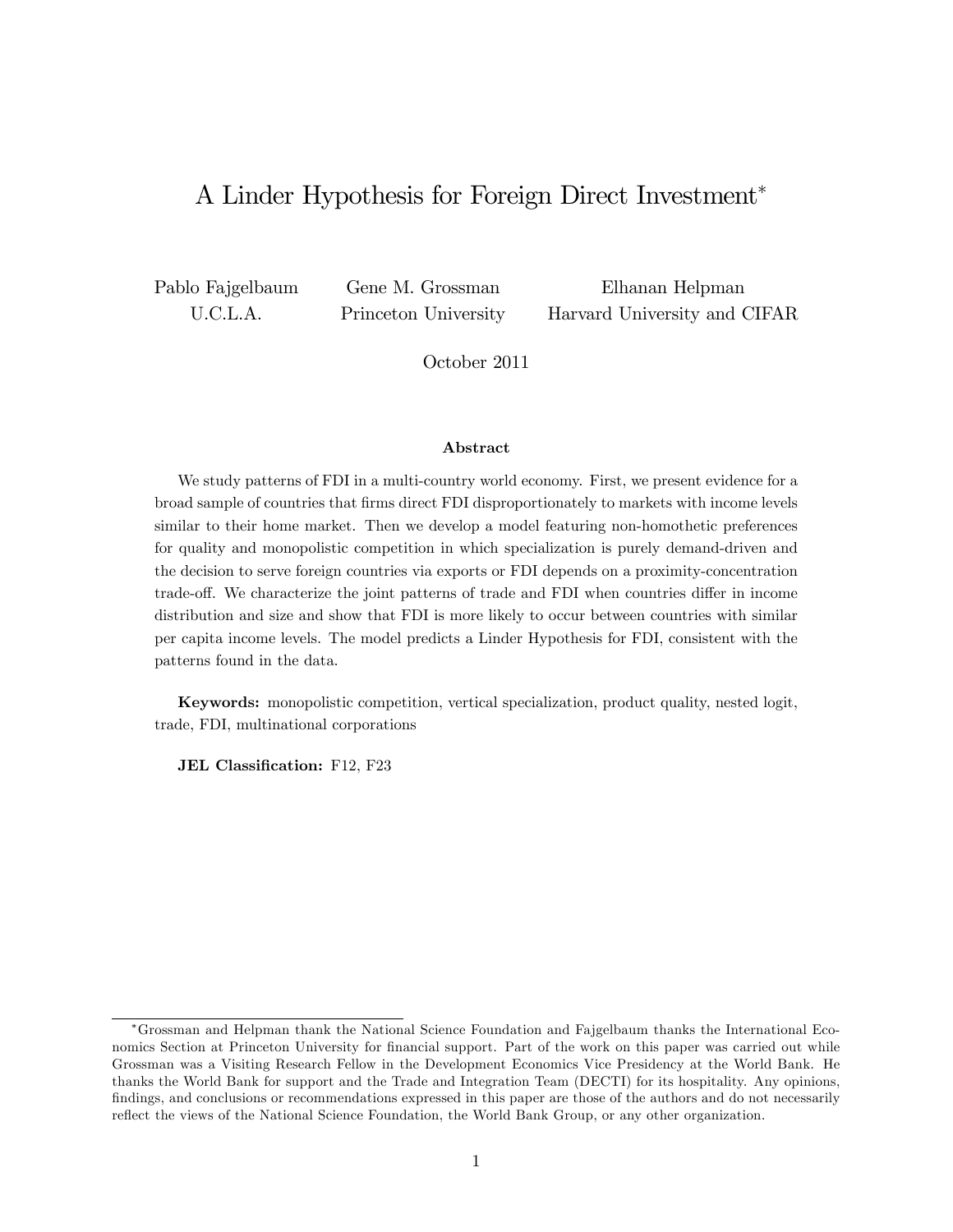## 1 Introduction

The Linder hypothesis seeks to explain patterns of international trade. Linder (1961) conjectured that robust local demands for a good induce investments in productive capacity, which in turn give rise to exports. Due to such "home-market effects" (to use the term coined by Krugman, 1980), countries will trade intensively with others that share similar consumption patterns. Moreover, to the extent that demands for many goods are non-homothetic, intensive trade between countries that have similar demand structures implies intensive trade between countries that have similar levels of per capita income. Accordingly, Linder offered an early explanation for the high volumes of trade between and among the high-income countries.<sup>1</sup>

More recently, Hallak  $(2010)$  and Fajgelbaum et al.  $(2011)$  have pursued a "product-quality" viewî of the Linder hypothesis. This view builds on evidence presented by Schott (2004) and Hummels and Klenow (2005) that richer countries tend to export goods of higher unit value within narrowly defined product categories and evidence from Hallak (2006) that exporters disproportionately direct their higher-priced goods to higher-income markets. Also, Bils and Klenow (2001) highlighted a strong positive correlation between household income and the average price paid by the household for goods within product groups. If high unit values are an indication of high quality, then together this evidence suggests a world in which countries with more high-income consumers demand more of the higher quality goods and also specialize in their production.<sup>2</sup> Fajgelbaum et al. (2011) incorporate trade costs into a model in which non-homothetic preferences imply that higher-income groups consume goods of higher average quality to generate predictions about the trade pattern. Their predictions mirror those of the Linder hypothesis. Hallak (2010) presents evidence in keeping with such predictions using industry-level data.

So far, the product-quality approach to the Linder hypothesis, and work related to the Linder hypothesis more generally, has only been concerned with explaining trade patterns. Yet the key forces in these approaches might also be important for understanding global patterns of foreign direct investment (FDI). A prominent view of the determinants of FDI is that firms' decisions about how to serve foreign markets reflect a "proximity-concentration tradeoff" (Markusen, 1984). In the presence of trading costs, firms are more likely to serve foreign markets from local production facilities when those markets are large.<sup>3</sup> A product-quality view of the Linder hypothesis suggests that market size will vary with per capita income and product quality, which may therefore influence

<sup>&</sup>lt;sup>1</sup>Numerous papers have found evidence consistent with the Linder hypothesis, e.g. Thursby and Thursby (1989), Bergstrand (1990), Francois and Kaplan (1996) and Fieler (2011). Markusen (1986) is an early example of a formal theory featuring a form of the Linder effect. In his model, rich capital-abundant countries trade intensely among themselves due to increasing returns to scale and a high income-elasticity of demand for the capital intensive good.

<sup>&</sup>lt;sup>2</sup>Using a methodology that does not rely on unit values as the sole proxy for product quality, Hallak and Schott (2011) also show that richer countries specialize in the production of higher quality goods.

<sup>&</sup>lt;sup>3</sup>By many accounts, market size—along with trading costs and scale economies—is an important determinant of FDI flows and sales by foreign subsidiaries. See, for example, Brainard (1997), Carr et al. (2001), Markusen and Maskus (2002), Helpman et al. (2004) and Yeaple (2009).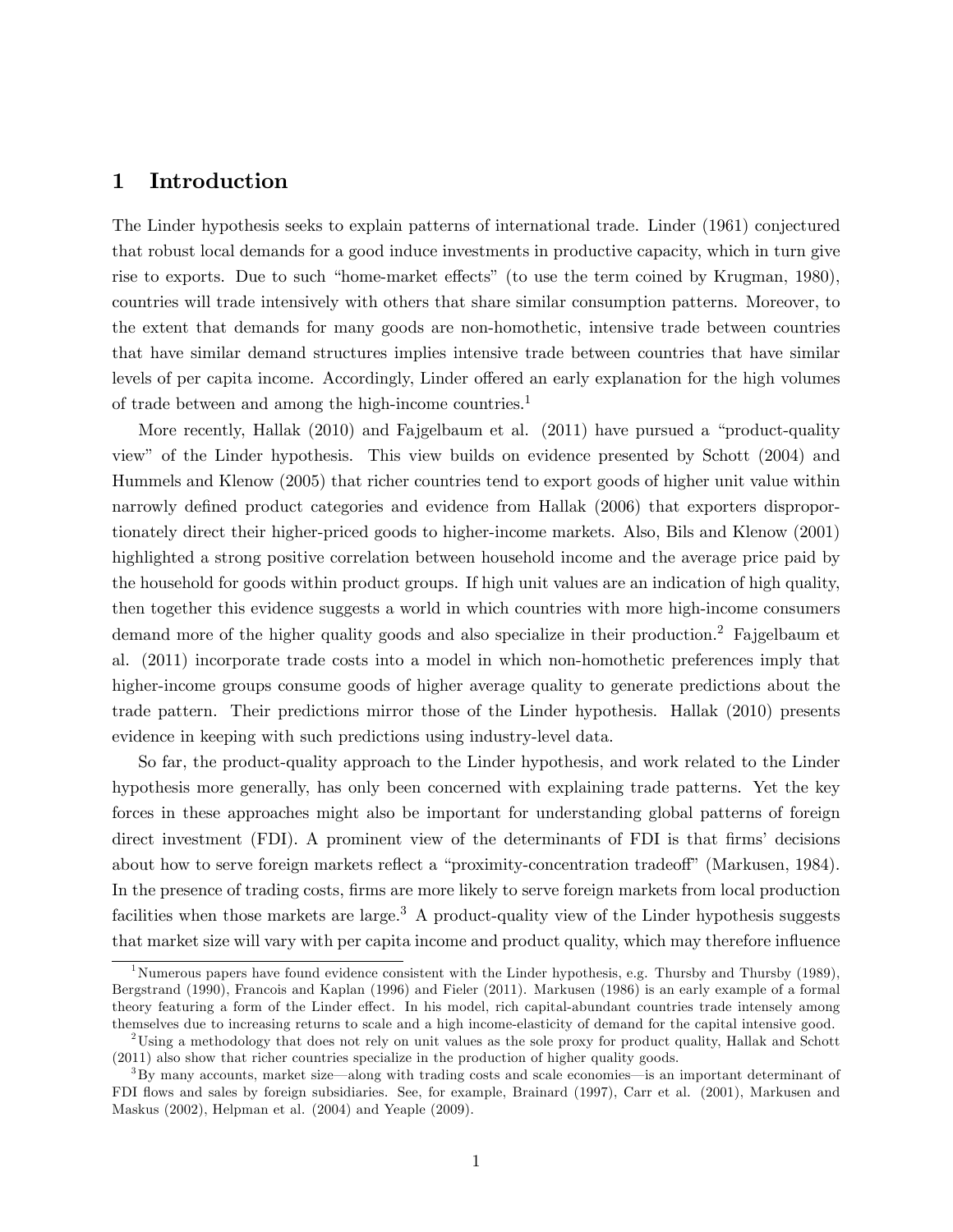the circumstances under which foreign investment is a more likely outcome than international trade.

In this paper we combine a quality view of the Linder hypothesis and a proximity-versusconcentration view of firms' decision about how to serve foreign markets. We extend the model in Fajgelbaum et al. (2011) to allow for affiliate sales by multinational corporations. As in our earlier paper, consumers make discrete choices of a horizontally and vertically differentiated product. Each consumer has an idiosyncratic evaluation of each of the available varieties of the differentiated product and some positive fraction of consumers at any income level purchases every available brand. However, preferences are such that the fraction of consumers that opts for one of the higher quality varieties rises with income. It follows that, in equal-sized countries with different distributions of income, the aggregate demand for the set of higher quality varieties will be greater in the market with more of the high-income consumers. The presence of trading costs generates a home-market effect that governs the pattern of specialization. In this setting, we add an option to serve foreign markets via either exports or subsidiary sales. Firms face a constant per unit cost of exporting and a fixed cost of setting up a foreign production facility, so their choice about how to serve a given market features the familiar proximity-concentration tradeoff. To study the patterns of trade and FDI that can arise, we need an environment with multiple countries at each level of income. We adopt the simplest such setting, which has two countries in the North and two in the South.

We are interested in understanding the circumstances under which firms in a country will choose to serve some foreign markets by exports and others by subsidiary sales. We find that a systematic bias characterizes the possible equilibrium configurations. When the pairs of countries in each region are symmetric, North-to-North FDI or South-to-South FDI must occur in any equilibrium that features multinational investment. Moreover, in our baseline case with equal numbers of consumers in all countries, if the income distribution in each Northern country dominates that in each Southern country, multinationals from the North specialize in producing high-quality products while multinationals from the South specialize in producing low-quality products. This result reflects the combined forces of the home-market effect and the proximity-concentration tradeoff. The former implies that countries tend to specialize in goods with large domestic markets. With non-homothetic preferences, these are likely to be higher quality goods in countries with many high-income consumers and lower quality goods in countries with many low-income consumers. The latter implies that firms are more likely to serve foreign markets via sales of foreign affiliates when the destination market is larger. Together, these forces imply that firms may serve destinations that have a similar demand composition to their home market via FDI and destinations that have a different demand composition from their home market via export sales. If demand composition comports with the level and distribution of income, then FDI flows may be especially intense among countries that are at a similar stage of development.

In short, the combination of a quality view of the Linder hypothesis and a proximity-versusconcentration view of firms' decision about how to serve foreign markets delivers a Linder hypothesis for FDI. This prediction finds support in the evidence presented by Brainard (1997). She has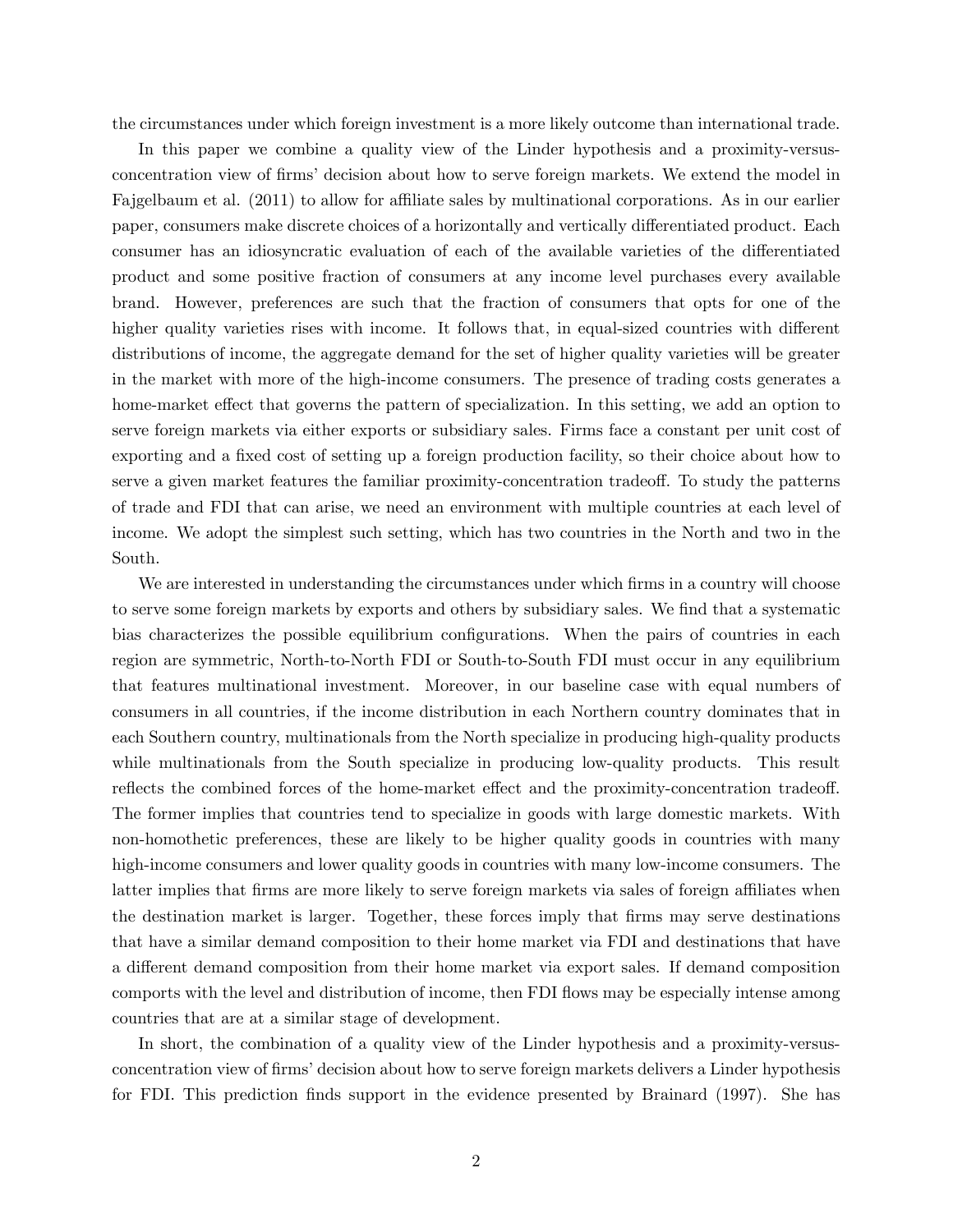documented that the share of foreign affiliate sales in total sales by U.S. firms falls with the difference in per capita income between the destination market and that in the United States. In other words, the response of multinational sales to income gaps is more pronounced than that for export sales.<sup>4</sup> In the next section, we provide some additional evidence on the pattern of FDI and the pattern of subsidiary sales. Using data for a broad sample of countries, we show that both the volume of subsidiary sales and the stock of FDI originating in some country and destined for another are negatively related to the difference in per capita income between the pair, after controlling for fixed effects in the origin and destination countries and the geographic distance between them. Our model might also help us to understand the recent rise in South-to-South FDI.<sup>5</sup> For example, the Boston Consulting Group (2006) has reported that 28 of the largest 100 Southern multinationals have been motivated to invest abroad in order to "tak[e] their established home-market product lines and brands to global markets." These firms, which are concentrated in consumer durables such as electronics and household appliances, produce goods for which arguably there are substantial quality differences between output in the North and the South, and, with their lower unit values, they can target a clientele that is not too different from that in their native market.

A vast literature before us has studied the determinants of foreign direct investment. What distinguishes our theory is its emphasis on explaining a bias in FDI towards countries at a similar stage of development. Having more than one product for which FDI may occur as well as multiple countries is critical for this result: FDI turns out to be more likely across similar-income countries because these countries endogenously specialize in similar-quality products. A literature on "vertical" FDI, emanating from Helpman (1984), studies firms' decision to break down stages of production that differ in factor intensity across locations that differ in factor prices. Naturally, this strand is ill-suited to generate the equilibrium bias in FDI that we find. On the other hand, Markusen and Venables (2000) extend the Helpman and Krugman (1985) set-up with trade costs to allow for a proximity-concentration tradeoff. Theirs is a Hecksher-Ohlin model with two countries, where increasing returns to scale and FDI are allowed in only one industry. Their theory predicts that FDI is more likely to arise the more similar are the factor endowments of the two countries, but they are unable to distinguish between regional or cross-regional FDI. Finally, recent multicountry Ricardian models that feature the proximity-concentration tradeoff, such as Helpman et al. (2004) and Ramondo and Rodriguez-Clare (2009), are able to generate regional FDI, but present no systematic bias in favor of North-to-North or South-to-South áows or endogenous specialization in different products. In these environments, FDI predominantly flows from countries that host more productive firms to countries that have relatively larger markets. $6$ 

The remainder of the paper is organized as follows. In the next section we present some simple, motivating evidence. We display the average income of the destination country for FDI and for

<sup>4</sup>Carr et al. (2001) show that convergence in GDP between the United States and any host country tends to increase affiliate sales in both directions.

 $5$ Whereas only 15% of foreign investment flows to developing countries emanated from the South in 1995, Aykut and Ratha  $(2004)$  report that almost  $40\%$  of such flows now have origins in the other emerging markets.

<sup>&</sup>lt;sup>6</sup>Institutional similarities among developing countries have also been proposed as an explanation for the recent surge in South-South FDI. See Dixit (2011).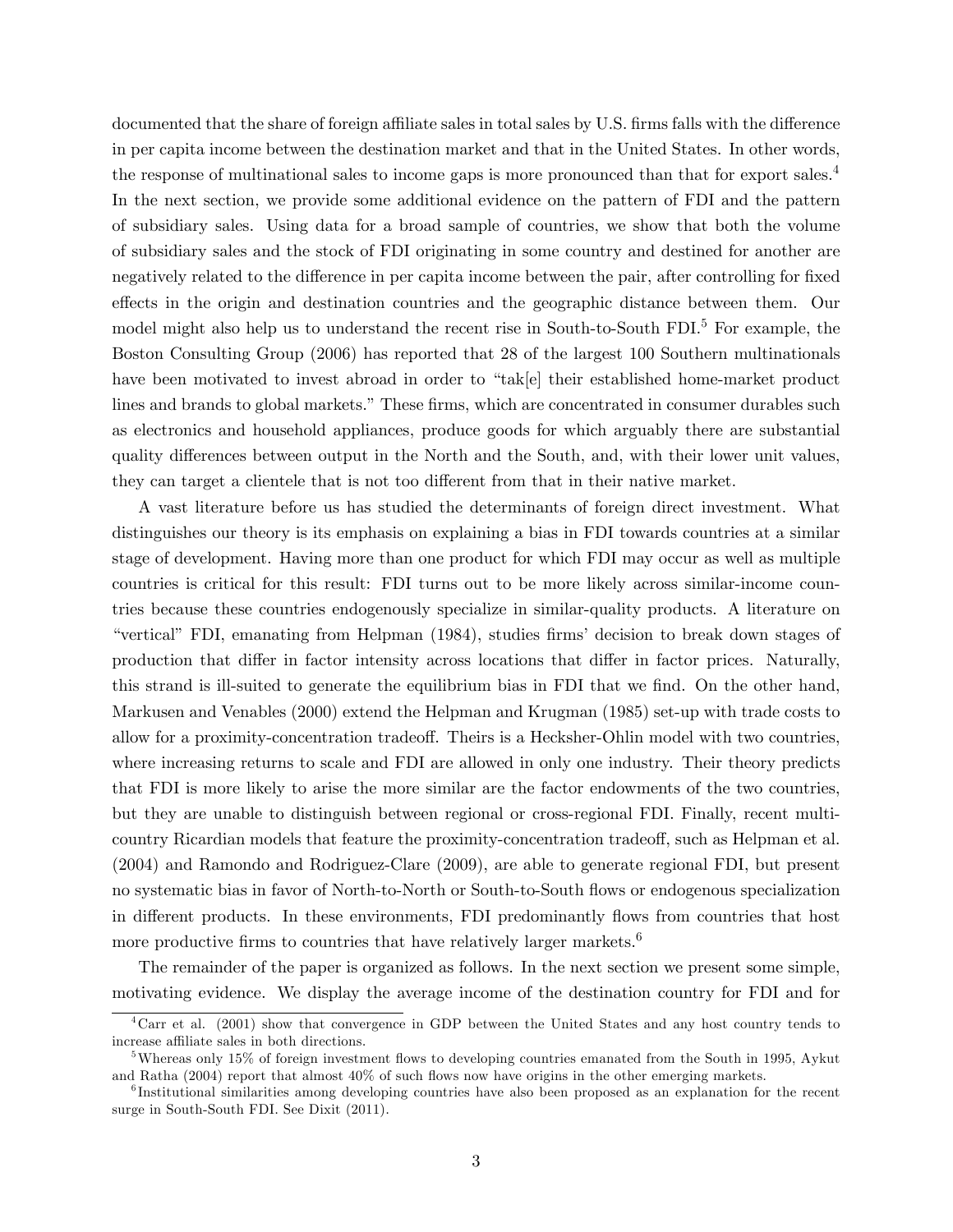subsidiary sales of a broad range of source countries, and we show how these flows correlate with the absolute value of the difference in per capita income between origin and destination markets. In Section 3, we present our multi-country model of trade that includes non-homothetic preferences, monopolistic competition, and the proximity-versus-concentration tradeoff. In Section 4, we find conditions for FDI in a given product across country-pairs, taking as given the market size for that product in each country. We show that there is a bias towards FDI flows between countries with similarly sized markets for goods of a given quality level. Section 5 characterizes the global pattern of specialization and FDI in goods with different quality when countries differ in their income distributions and number of consumers. We present parameter configurations that give rise to Northern multinationals in high-quality goods and Southern multinationals in low-quality products. Section 6 concludes.

### 2 Some Motivating Evidence on Bilateral Patterns of FDI

Ramondo (2011) has assembled data on revenues from sales in country  $j$  by foreign affiliates of firms based in country  $i$ , on accumulated stocks of foreign investment, and on other variables relating to bilateral FDI and foreign affiliate activity for 151 countries at different levels of development for the period from 1990 to 2002. We use these data to develop some motivating facts about the patterns of FDI and subsidiary sales. We are particularly interested in how these bilateral relationships reflect the similarity or difference in the per capita levels of the source and destination countries.<sup>7</sup>

In Figure 1, we plot on the horizontal axis the log of the average per capita income during the 1990ís for the 129 (source) countries in the Ramondo data set that report positive stocks of outward FDI during the period. On the vertical axis we plot the log of the weighted average per capita income in the destination countries for this accumulated FDI, where the weights are the shares of each of the destination countries in the total stock of FDI originating in the particular source country. The figure shows clearly that firms based in rich countries tend to locate their foreign affiliates in richer destination markets than do firms based in poor countries.<sup>8</sup> For example, the average per capita income in destination countries for FDI originating in the United States, France and Japan was \$17,717, \$22,108, and \$19,396, respectively, whereas for Chile, India and Russia it was \$7025, \$8419 and \$11,882. Meanwhile, Kenya and Nigeria directed their FDI to countries with weighted average per capita incomes of \$570 and \$2398, respectively.

Table 1 shows the results from a regression of the log of the average stock of bilateral FDI during the period from 1990 to 2000 on the absolute value of the log difference in per capita income between the origin and destination countries, the log of the geographic distance between the origin

<sup>&</sup>lt;sup>7</sup>We are grateful to Natalia Ramondo for sharing these data with us and for advising us on details of how they were constructed.

 ${}^{8}$ In a similar vein, the UNCTAD (2006) reports data on the FDI *flows* emanating from developing countries. They documents a negative correlation between GDP per capita and the share of developing economies in total FDI inflows. For example, between 2002 and 2004, between 70% and 80% of FDI flows into low-income countries such as China, Thailand or Paraguay originated from developing countries, while less than 20% did so in Switzerland, Japan or the United States (see UNCTAD 2006, Fig III.9, p.120).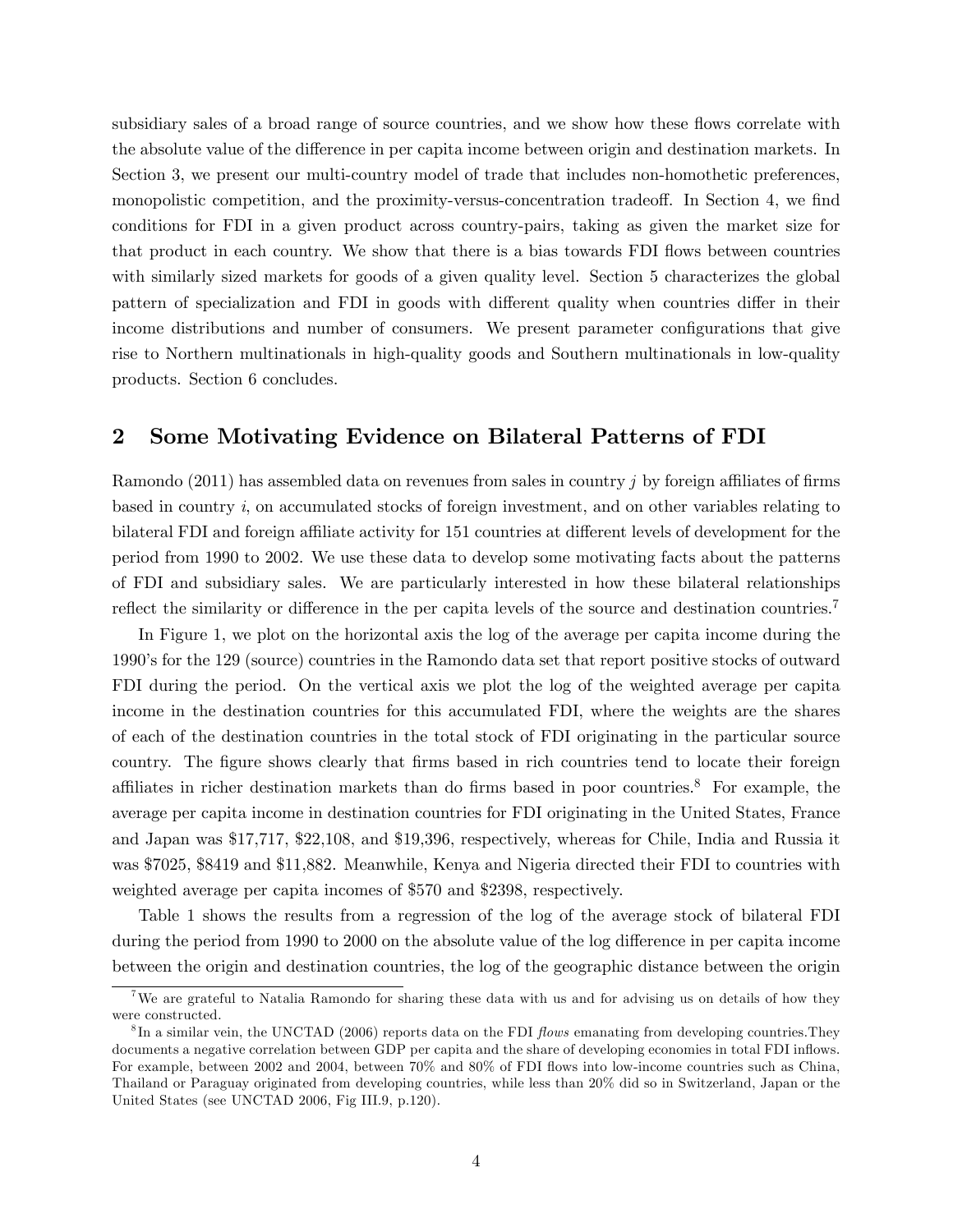

Figure 1: Per Capita Income for Source and Destination Countries for FDI

and destination countries, fixed effects for the origin and destination countries, and a constant, for the 2593 dyads that report positive stocks of FDI during the decade. The coefficient on the income gap variable is -0.36, with a standard error of .06. That is, a 10% increase in the ratio of per capita incomes between the origin and destination countries is associated with a 3.6% smaller stock of FDI from one to the other, after controlling for the fixed characteristics of the countries as sources of and destinations for FDI, and for their geographic proximity. The table also shows the results from a similar regression using data for revenues from foreign affiliate sales for the smaller number of 820 dyads that report such sales. The estimated coefficient on the log income difference is -0.64 in this regression, with a standard error of 0.28.

The patterns revealed by the Ramondo data on FDI and affiliate sales, along with the earlier evidence for the United States provided by Brainard (1997) suggest that firms are more likely to serve via FDI those foreign markets that have similar per capita income to their home market compared to markets that have very different levels of per capita income. We now present a model of FDI featuring non-homothetic preferences for goods of different quality to explain why this might be so.

## 3 The Model

We study a world economy comprising four countries, two in the North and two in the South. We index the countries by  $k \in \{R_1, R_2, P_1, P_2\}$ . The pair of Northern countries,  $R_1$  and  $R_2$ , have higher per capita incomes than do the pair of Southern countries,  $P_1$  and  $P_2$ . We include four countries in our model in order to study foreign direct investment within and across levels of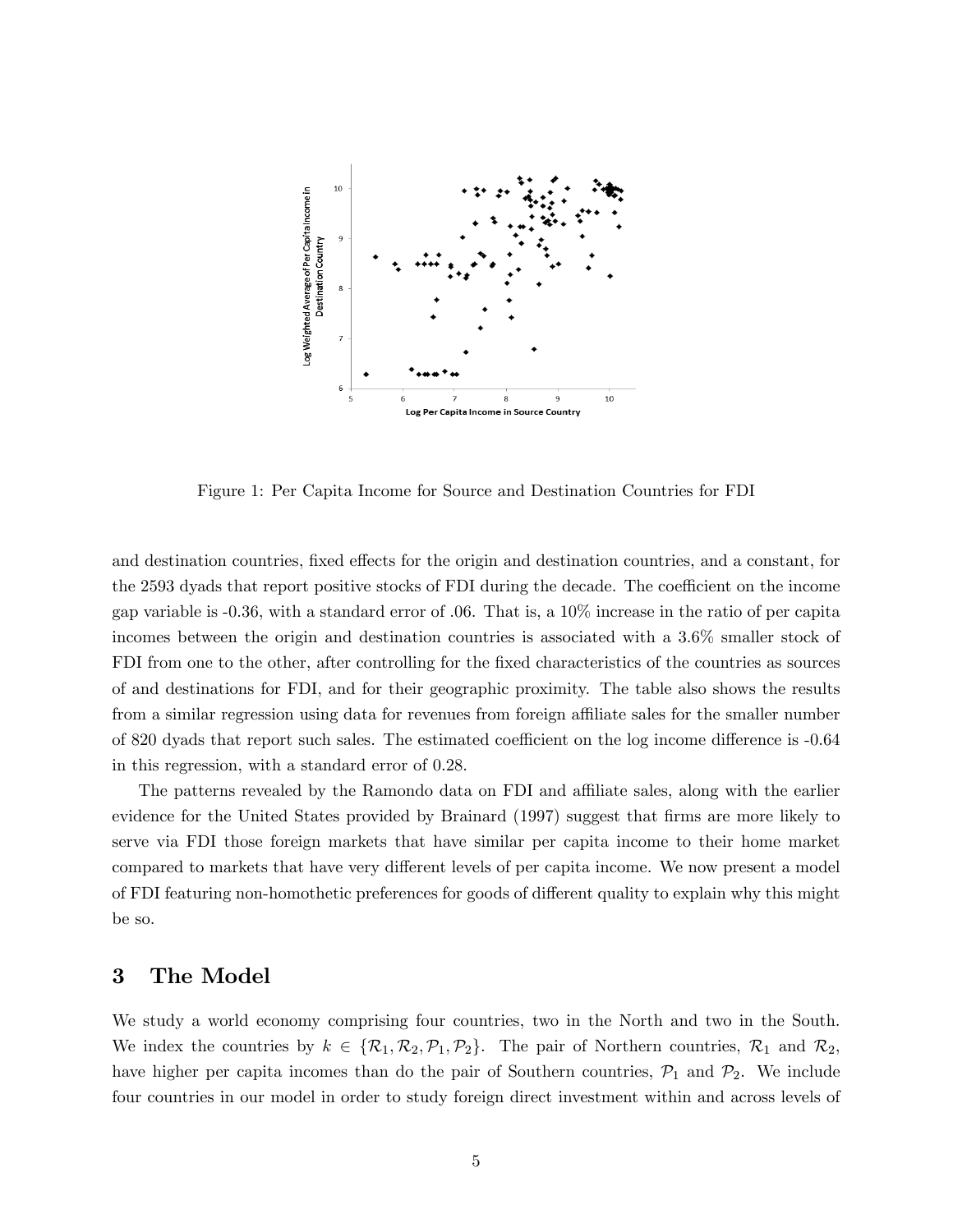### Table 1: Patterns of Bilateral FDI

|                       | Log of Average Stock<br>of FDI, 1990-1999 | Log of Average Revenues from<br>Foreign Affiliate Sales, 1990-1999 |
|-----------------------|-------------------------------------------|--------------------------------------------------------------------|
| Absolute Diff. in     | $-0.36$                                   | $-0.64$                                                            |
| Log of Per Capita GDP | (0.06)                                    | (0.28)                                                             |
| Log of Geographic     | $-1.26$                                   | $-1.19$                                                            |
| Distance              | (0.05)                                    | (0.09)                                                             |
| No. of Observations   | 2523                                      | 820                                                                |
| $\,R^2$               | .76                                       | .84                                                                |

Note: Regressions include fixed effects for origin and destination countries and constants. Standard errors in parentheses.

development. For ease of exposition, we refer to the North and South as "regions", even though we adopt a symmetric geography in which it is equally costly to ship goods between any pair of countries.

Each country is populated by a continuum of households. A household is endowed with one unit of labor of some productivity. We take the distribution of labor productivity in each country as given and denote by  $G^k(y)$  the fraction of households in country k that has productivity less than or equal to y. Let  $N^k$  be the measure of households residing in country k, so that  $N^k \int y dG^k(y)$  is the aggregate supply of effective labor there.

### 3.1 Supply

In every country, competitive firms can produce a homogeneous, numeraire good with one unit of effective labor per unit of output. This good can be shipped internationally at zero cost. Labor supplies are such that every country produces the numeraire good in positive quantity. This pins down the common, global wage for effective labor and it implies that a household with  $y$  units of effective labor has a labor income of y. Since there are no profits in the equilibria that we study,  $G^{k}(y)$  gives the distribution of income in country k.

Agents in any country can access a common technology for producing a set of differentiated products. These goods can be produced in two different quality levels, H and L, with  $H > L$ . At each quality level, the market delivers a discrete (and endogenous) number of horizontallydifferentiated varieties. In order to produce a good of quality q, a firm must bear a fixed cost of  $f_q$ (i.e., it needs to hire  $f_q$  units of effective labor) and a variable cost of  $c_q$  per unit of output, with  $f_H \ge f_L$  and  $c_H \ge c_L$ . We denote by  $J_q$  the set of varieties with quality q and by  $J \equiv J_H \cup J_L$  the set of all available varieties.

A firm can serve its home market at no additional marketing cost. The firm has two options for supplying any foreign market. It can export a differentiated product with quality  $q$  by paying  $\tau_q$  per unit in international shipping costs. Alternatively, it can open a plant in a foreign country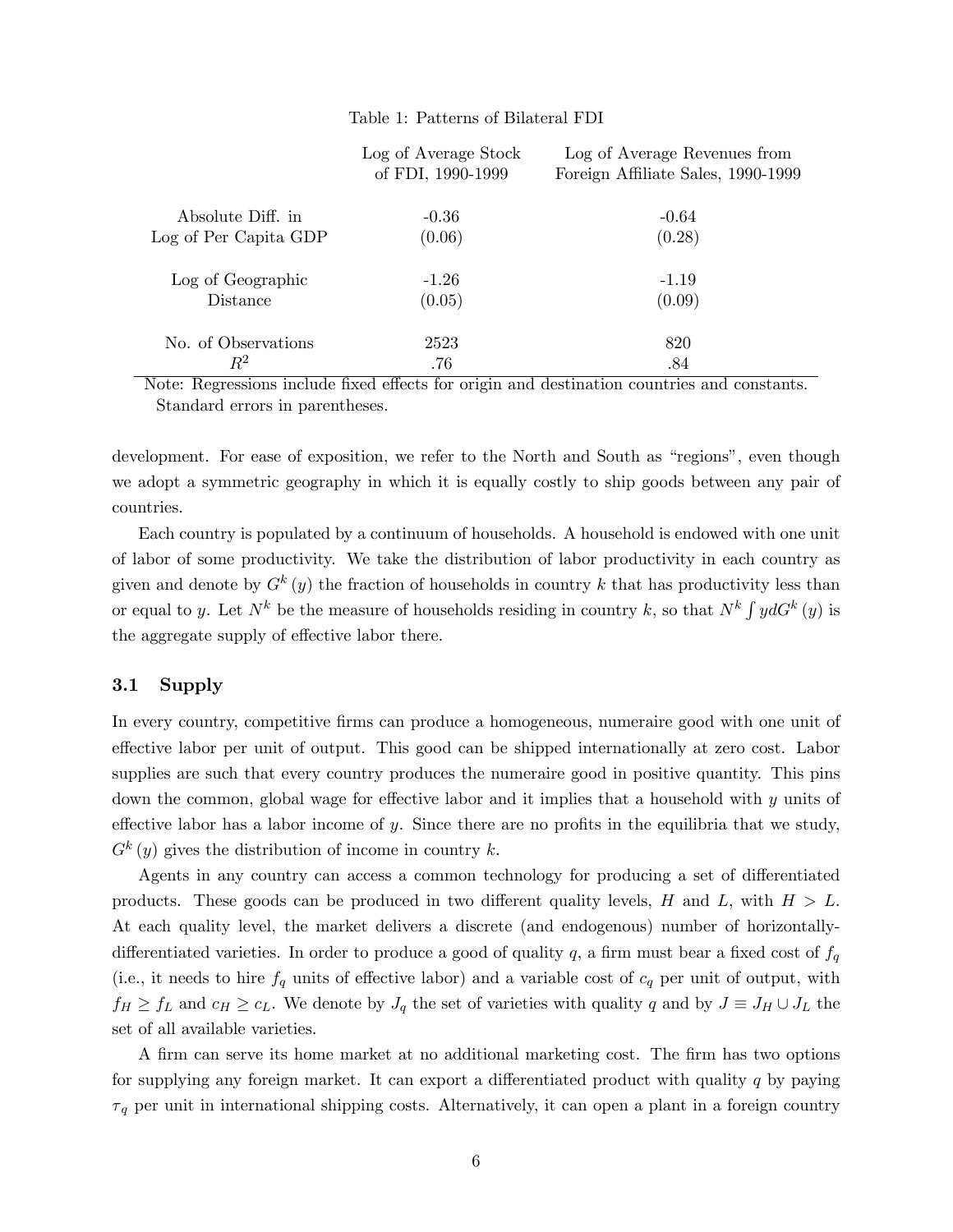and produce there for local sales, or indeed for sales to anywhere in the world. A subsidiary incurs no shipping costs for local sales in the country where the plant is located, but sales from an export platform bear the same shipping costs  $\tau_q$  as do other export sales. A firm must pay  $h_q$  in plant fixed costs for each of its foreign subsidiaries. The choice of FDI versus exporting entails the familiar, proximity-concentration tradeo§, as in Brainard (1993) and Horstmann and Markusen (1992).

#### 3.2 Demand

Each household demands exactly one unit of some variety of the differentiated product. A household h that consumes z units of the homogenous good and chooses variety  $j \in J_q$  of the differentiated product achieves utility

$$
u_j^h = zq + \varepsilon_j^h,\tag{1}
$$

where  $\varepsilon_j^h$  is the household's idiosyncratic evaluation of the attributes of that variety. Each household has a vector  $\varepsilon^h = \left\{ \varepsilon_j^h \right\}$ o of such taste parameters. A household maximizes utility by making a discrete choice of some particular variety in some quality segment and by spending its residual income on the homogeneous good. We assume that, in every country, even the household with the least income can afford to purchase the most expensive brand of the differentiated product. In every country, the vectors  $\varepsilon^h$  are distributed independently across households according to the Generalized Extreme Value (GEV) distribution,

$$
G_{\varepsilon}(\varepsilon) = e^{-\sum_{q\in\{L,H\}} \left[\sum_{j\in J_q} e^{-\varepsilon_j/\theta_q}\right]^{\theta_q}}, \quad \text{with } 0 < \theta_L < \theta_H < 1.
$$

In Fajgelbaum et al.  $(2011)$ , we discussed how aggregate demands are derived from these preferences, given a set of prices  $\left\{p_j^k\right\}$ for all products sold in country  $k$ ; in so doing, we followed the methods developed by McFadden (1978) and others. As is well known from the literature on discrete choice, the GEV distribution of the taste parameter implies that

$$
\rho_j^k(y) = \frac{e^{-p_j^k q/\theta_q}}{\sum_{\ell \in J_q} e^{-p_\ell^k q/\theta_q}} \frac{\left[\sum_{j' \in J_q} e^{y - p_{j'}^k} \right]^{q/\theta_q}}{\sum_{\omega \in \{H, L\}} \left[\sum_{\ell \in J_\omega} e^{y - p_\ell^k} \right]^{q/\theta_\omega}} \text{ for } j \in J_q, q = \{H, L\}.
$$

where  $\rho_j^k(y)$  is the fraction of households with income y that chooses variety j in country k at the given prices. Variation in the spending pattern across income groups in a country arises solely from variation in the fraction of individuals who purchase the products at different levels of quality  $q$ , as reflected by the functions  $\rho_j^k(y)$ . As shown in Fajgelbaum et al. (2009), the fraction of individuals who purchase high-quality products rises with income at all income levels. Aggregate demands for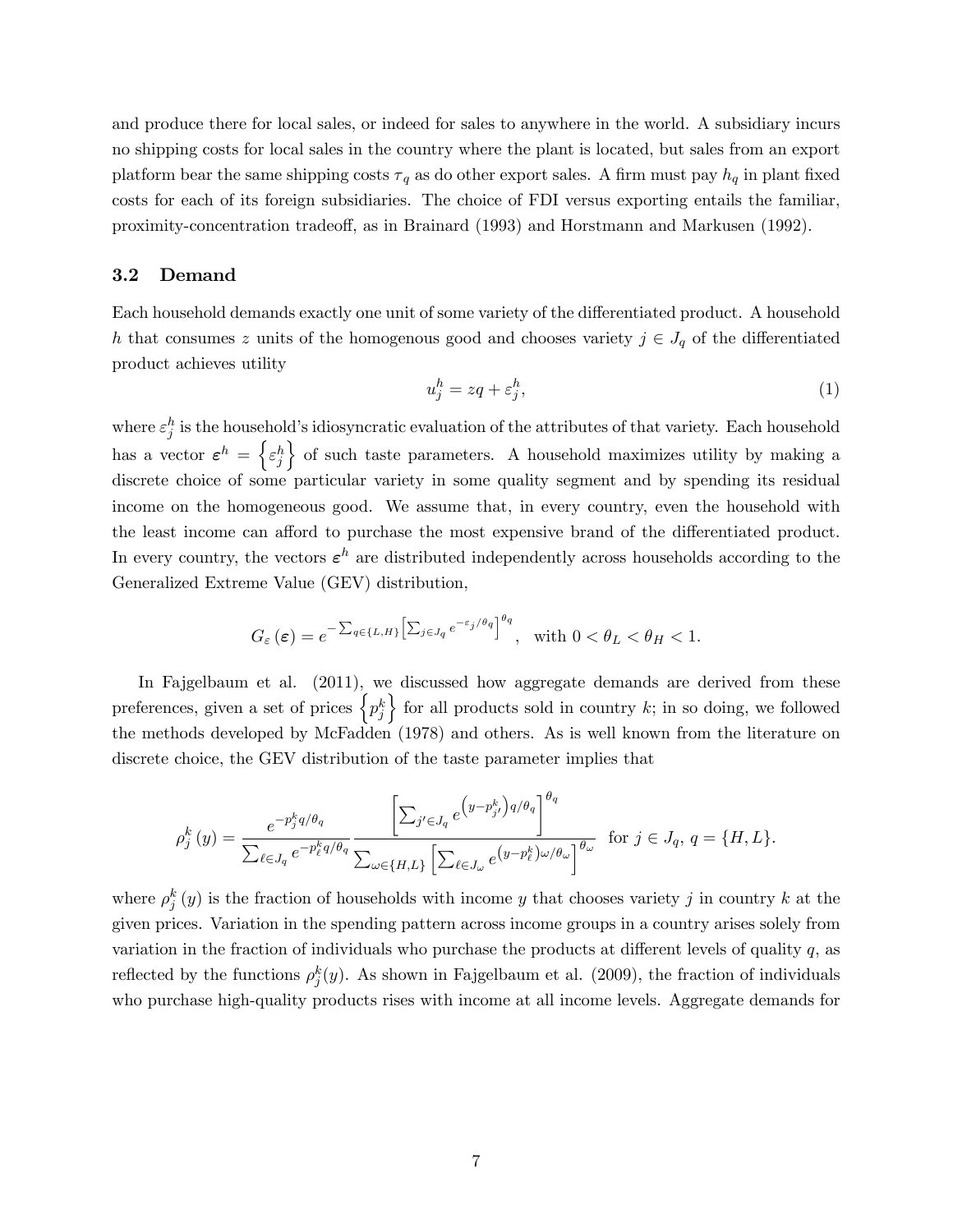any product are found by integrating the sales over all income groups, so that

$$
d_j^k = \frac{N^k e^{-p_j^k q/\theta_q}}{\sum_{j' \in J_q} e^{-p_{j'}^k q/\theta_q}} \int \left\{ \frac{\left[\sum_{j' \in J_q} e^{\left(y - p_{j'}^k\right) q/\theta_q}\right]^{\theta_q}}{\sum_{\omega \in \{H, L\}} \left[\sum_{\ell \in J_\omega} e^{\left(y - p_\ell^k\right) \omega/\theta_\omega}\right]^{\theta_\omega}} \right\} dG^k(y) , \tag{2}
$$

where  $d_j^k$  is the demand for brand  $j \in J_q$  in country k. The reader will recognize (2) as a nested logit system of aggregate demands.

#### 3.3 Pricing and Profits

Each firm that produces some variety of the differentiated product sells its output to consumers worldwide. The firm can choose different prices in each market although in fact it has no incentive to discriminate in its f.o.b. prices. A firm that produces a variety  $j \in J_q$  in country k faces aggregate demand  $d_j^k$  in its home market and a unit cost of  $c_q$ . We assume that the number of active producers in each quality segment is large and that monopolistic competition prevails. As is common in settings with monopolistic competition, the fact that there are many competitors means that firms can ignore the influence of their own price decisions on the terms in the various sums in  $(2)$ . As we have shown in Fajgelbaum et al.  $(2011)$ , the profit-maximizing price for local sales entails a fixed markup  $\theta_q/q$  over marginal cost.

Each firm in country k serves the foreign market in another country  $k'$  either with exports or with goods produced in a subsidiary there, but not both. Firms with subsidiaries in  $k'$  face the same demand and cost conditions as local producers, so they too price at a markup  $\theta_q/q$  over their unit cost of  $c_q$ . Firms that export to country k' face a higher cost per sale of  $c_q + \tau_q$  that includes a shipping charge. So, they price at a markup  $\theta_q/q$  over this higher, delivered cost. In short, households in any country k face at most two prices for the varieties in  $J_q$ , the price  $p_q^d$  that is charged for all locally-produced goods and the price  $p_q^m$  that is attached to imports. These prices are common across countries and given by

$$
p_q^d = c_q + \frac{\theta_q}{q}
$$
  

$$
p_q^m = c_q + \tau_q + \frac{\theta_q}{q}
$$
 for  $q = H, L.$  (3)

The markups vary positively with the "dissimilarity" parameter  $\theta_q$  for goods in  $J_q$  and negatively with the quality level itself. A high value for  $\theta_q$  implies that goods in  $J_q$  are imperfect substitutes in aggregate demand, in the sense that the idiosyncratic tastes for any pair of these goods are little correlated. This makes for an inelastic demand for a given variety and thus a large markup. The direct effect of quality is to raise households' marginal utility of spending on the homogeneous good, which makes them more sensitive to prices and thus induces a lower markup. Taken together, these considerations imply a higher markup for high-quality products than for low-quality goods if and only if  $\theta_H/H > \theta_L/L$ ; see Fajgelbaum et al. (2011) for further discussion.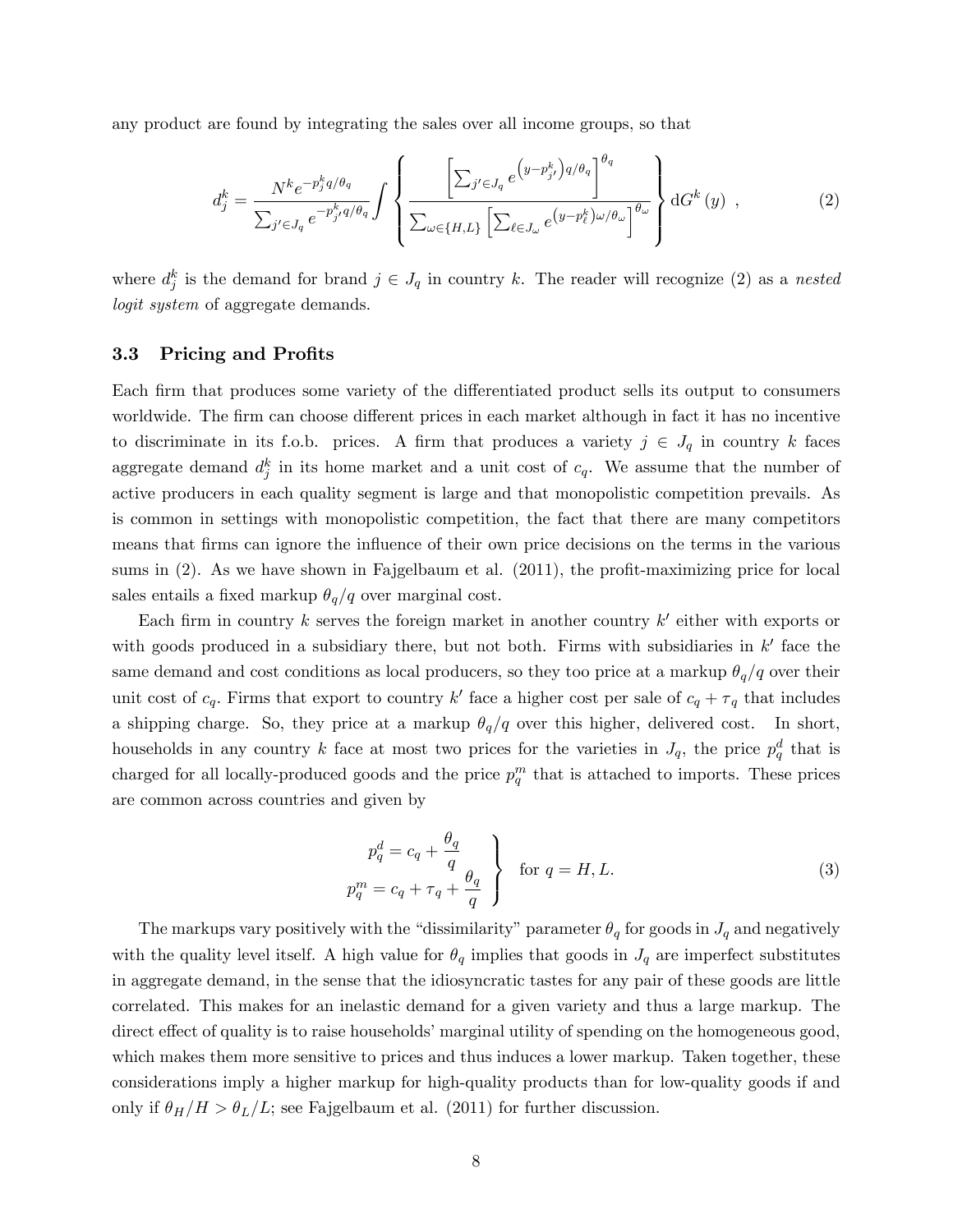Sales of locally-produced goods of quality  $q$  in country  $k$  (be they domestic brands or those of foreign subsidiaries) reáect the prices of these goods, the prices of competing imports, and the numbers of locally-produced and imported varieties at each quality level. Let  $d_q^k$  represent the aggregate demand by domestic consumers for a typical good of quality  $q$  produced in country  $k$  by a domestic Örm or by a foreign subsidiary, when all goods are priced according to (3). Then the demand function (2) implies

$$
d_q^k = \frac{N^k}{\tilde{n}_q^k} \mathbb{E}^k \left[ \frac{\left(\tilde{n}_q^k\right)^{\theta_q} \phi_q\left(y\right)}{\left(\tilde{n}_H^k\right)^{\theta_H} \phi_H\left(y\right) + \left(\tilde{n}_L^k\right)^{\theta_L} \phi_L\left(y\right)} \right], \text{ for } q = H, L \text{ and all } k,
$$
\n
$$
(4)
$$

where

$$
\tilde{n}_q^k \equiv n_q^k + \lambda_q n_q^{m,k},
$$
  

$$
\lambda_q \equiv e^{-\tau_q q/\theta_q},
$$
  

$$
\phi_q(y) \equiv e^{(y-c_q)q - \theta_q},
$$

 $n_q^k$  is the number of varieties of goods of quality q produced in country k,  $n_q^{m,k}$  is the number of varieties of goods of quality q imported into country k, and  $\mathbb{E}^k$  is the expectation operator with respect to the income distribution in country  $k$ . The aggregate sales in country  $k$  of a typical imported variety with quality q are a fraction  $\lambda_q$  of sales by local producers. The number of products  $n_q^k$  consists of goods produced by domestic firms in country k,  $n_q^{d,k}$ , and goods produced by foreign subsidiaries in country k,  $n_q^{s,k}$ , i.e.,  $n_q^k = n_q^{d,k} + n_q^{s,k}$ . The number  $n_q^{m,k}$  includes exporters from as many as three source countries and similarly, the number  $n_q^{s,k}$  includes FDI in k from as many as three parent countries. We refer to  $\tilde{n}_q^k$  as the "effective" number of competitors in the market segment for quality q in country  $k$ , after taking into account the equilibrium pricing induced by the positive transport costs; i.e., after appropriately discounting the number of imported varieties.

All firms that produce a variety with quality q earn the same variable profits of  $\theta_q/q$  per unit sold. A domestic firm in country k makes local sales of  $d_q^k$  and pays no "extra" fixed costs. Its variable profits in its home market are the product of its sales and the mark-up. A foreign firm with a subsidiary in k makes these same sales, but pays a fixed cost for its foreign plants of  $h_q$ . Its profits in the market are those of the domestic firm less the fixed cost of the subsidiary. An exporter to country  $k$  bears no extra fixed cost for selling there, but its sales in country  $k$  are only  $\lambda_q$  times as large as those of a typical, local producer. Thus, we can express profits from sales in country  $k$  by a domestic firm, by a local subsidiary of a foreign firm, and by a foreign exporter, respectively, as

$$
\pi_q^{d,k} = d_q^k \frac{\theta_q}{q},
$$
\n
$$
\pi_q^{s,k} = d_q^k \frac{\theta_q}{q} - h_q,
$$
\n
$$
\pi_q^{x,k} = \lambda_q d_q^k \frac{\theta_q}{q}
$$
\nfor  $q = H, L$  and all  $k$ .\n
$$
(5)
$$

Of course, each foreign firm chooses its mode for serving market  $k$  by comparing potential profits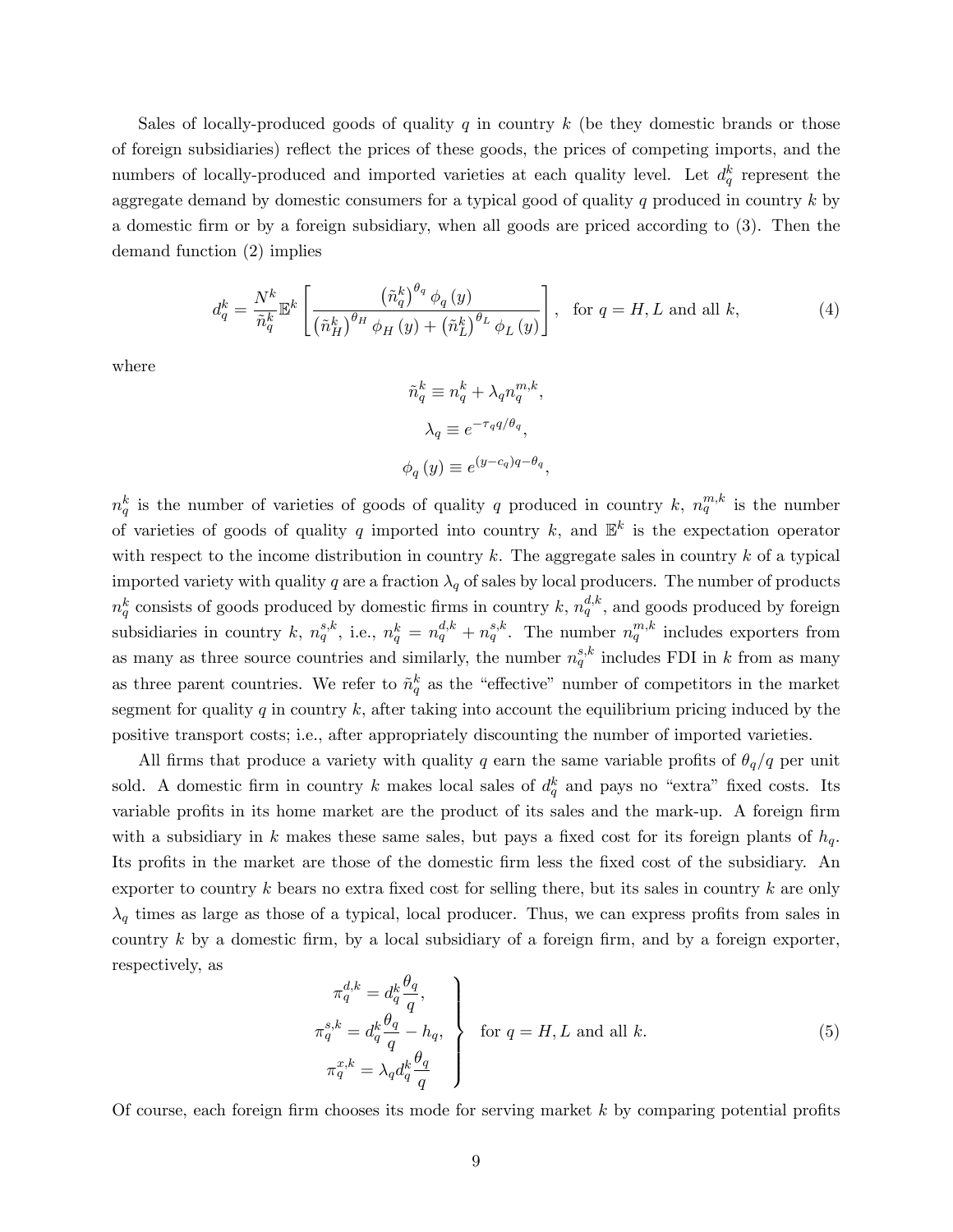from exporting  $\pi_q^{x,k}$  with potential profits from subsidiary sales,  $\pi_q^{s,k}$ ; a firm that produces a variety with quality q engages in FDI in country k if  $\pi_q^{s,k} > \pi_q^{x,k}$ , it exports to k if  $\pi_q^{s,k} < \pi_q^{x,k}$ , and it is indifferent otherwise. The maximum global profit attainable by a firm with headquarters in country  $\ell$  that produces a brand with quality q is

$$
\pi_q^{\ell} = \pi_q^{d,\ell} + \sum_{k \in \{\mathcal{R}_1, \mathcal{R}_2, \mathcal{P}_1, \mathcal{P}_2\}, k \neq \ell} \max \left\{ \pi_q^{x,k}, \pi_q^{s,k} \right\} - f_q.
$$

We assume that there is free entry into the market for differentiated products, so that  $\pi_q^{\ell} = 0$ in an equilibrium in which a positive number of firms that produce goods with quality  $q$  are headquartered in country  $\ell$ , and  $\pi_q^{\ell} \leq 0$  in an equilibrium in which no firms that produce goods with this quality are headquartered there.<sup>9</sup>

### 3.4 Equilibrium

To summarize, an equilibrium in our model consists of (local) market potentials  $\{d_q^k\}$  for each market  $k \in {\mathcal{R}_1, \mathcal{R}_2, \mathcal{P}_1, \mathcal{P}_2}$  and product quality  $q \in {\mathcal{H}, L}$ , numbers of domestic producers  $\left\{n_q^{d,k}\right\}$  in country k and market segment q, numbers of firms  $\left\{n_q^{m,k}\right\}$  exporting to country k a variety of quality q, and numbers of firms  $\{n_q^{s,k}\}\$  with a foreign subsidiary situated in country k to manufacture a variety with quality q, such that  $n_q^{s,k} + n_q^{m,k} = \sum_{l \neq k} n_q^{d,l}$  for all k and q, and

- (i) given the numbers and organizational choices of all firms, local market potentials satisfy  $(4)$ ;
- (ii) given market potentials  $\{d_q^k\}$ , the export versus FDI decisions of all firms are optimal; i.e.,

$$
\pi_q^{x,k} < \pi_q^{s,k} \Rightarrow n_q^{m,k} = 0 \text{ and } \pi_q^{s,k} < \pi_q^{x,k} \Rightarrow n_q^{s,k} = 0;
$$

(iii) and given market potentials  $\{d_q^k\}$ , the numbers of entrants in each market and market segment are consistent with free entry; i.e.,

$$
n^{d,k}_q>0\Rightarrow \pi^k_q=0 \text{ and } n^{d,k}_q=0\Rightarrow \pi^k_q\leq 0.
$$

The "market potential"  $d_q^k$  measures the number of sales that a local producer of some variety with quality q could capture in country  $k$ , considering the number and location of its competitors, the optimal pricing decision by the Örm and all its rivals, and the overall size of the market.

In what follows, we consider first a world economy in which  $\mathcal{R}_1$  and  $\mathcal{R}_2$  are a pair of symmetric countries and  $\mathcal{P}_1$  and  $\mathcal{P}_2$  also are symmetric. In other words, we suppose that each region comprises two countries that are identical in all relevant respects. We do allow the distribution of income

 $9$ Actually, the integer constraint on the numbers of firms allows for (small) positive profits in equilibrium, so long as a potential entrant in any market segment and country would break even or suffer losses. In what follows, we neglect this detail, and treat the numbers of firms as continuous variables that generate zero profits for active firms in all countries and quality segments.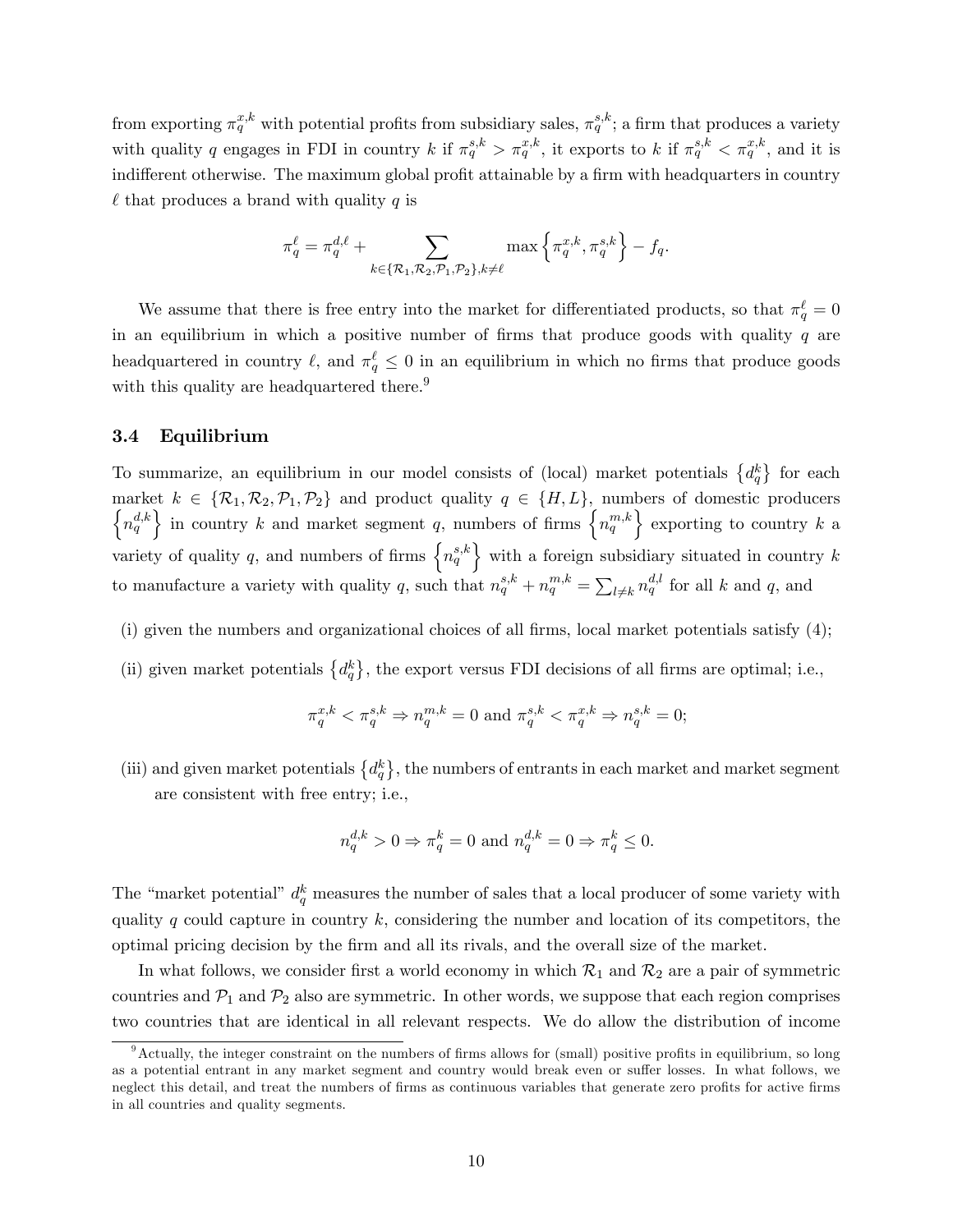and the population size to differ between North and South. For the case of symmetric countries within each region, we can drop the subscripts 1 and 2 from the countries and use  $R$  to indicate a typical (rich) country in the North and  $\mathcal P$  to indicate a typical (poor) country in the South. With this notation in place, the net profits of a firm headquartered in country  $k$  that produces a brand of quality q can be written as

$$
\pi_q^k = d_q^k \frac{\theta_q}{q} + \max\left\{\lambda_q d_q^k \frac{\theta_q}{q}, d_q^k \frac{\theta_q}{q} - h_q\right\} + 2 \max\left\{\lambda_q d_q^\ell \frac{\theta_q}{q}, d_q^\ell \frac{\theta_q}{q} - h_q\right\} - f_q \tag{6}
$$

for  $q = H, L, k, \ell = \mathcal{R}, \mathcal{P}$  and  $\ell \neq k$ . Following our analysis of the symmetric case in the next two sections, we shall discuss some consequences of asymmetries between the countries in a region.

## 4 Place of Entry and Conditions for FDI

We are interested in where firms enter in each quality segment and how the active producers choose to serve their various foreign markets. In this section, we will focus on the profitability conditions that determine the place of entry and mode of organization. We will ask, What combinations of market potentials,  $d_q^{\mathcal{R}}$  and  $d_q^{\mathcal{P}}$ , are consistent with zero profits for active firms, non-positive profits for potential entrants, and optimal organization of production by all firms? In other words, we will identify the combinations of  $d_q^{\mathcal{R}}$  and  $d_q^{\mathcal{P}}$  that satisfy the requirements (ii) and (iii) in the definition of an equilibrium that we gave in Section 3.4, without considering for the time being which ones are also consistent with the demand system, as stipulated in requirement (i). In so doing, we are able to establish and explain a general bias in favor of North-to-North and South-to-South multinationals. In the next section, we will impose requirement (i) in order to fully characterize the general equilibrium.

Let us focus on the market for differentiated products with quality q and omit the subscript  $q$ whenever it causes no confusion to do so. We define two magnitudes that will be important in the discussion. First, let  $x$  be the volume of sales that a firm would need to make in order to cover its fixed cost of entry. Inasmuch as firms make the same profit  $\theta/q$  on every sale in any of the four markets, it follows that  $x = \frac{fq}{\theta}$ . Second, let  $x^s$  be the volume of sales that a firm must make in some foreign market in order to cover the cost of operating a subsidiary there. Then  $x^s = hq/\theta$ . Note that both x and  $x^s$  are derived parameters; i.e., they do not depend on any of the equilibrium interactions in the model.

Using these definitions, we can represent the net profits of a firm as given in  $(6)$  more compactly as

$$
\pi^{k} = \frac{\theta}{q} \left[ d^{k} + \max \left\{ \lambda d^{k}, d^{k} - x^{s} \right\} + 2 \max \left\{ \lambda d^{\ell}, d^{\ell} - x^{s} \right\} - x \right]
$$

for  $k, \ell = \mathcal{R}, \mathcal{P}$  and  $\ell \neq k$ , where  $d^k$  are the sales in country k of a typical product manufactured locally and  $\lambda d^k$  are the sales of an imported product. Clearly, the choice between exporting to a foreign market and opening a subsidiary is governed by a comparison of  $\lambda d^k$  and  $d^k - x^s$ ; a non-local firm will serve the market in country k by exports if  $d^k < x^s/(1 - \lambda)$  and by subsidiary sales if the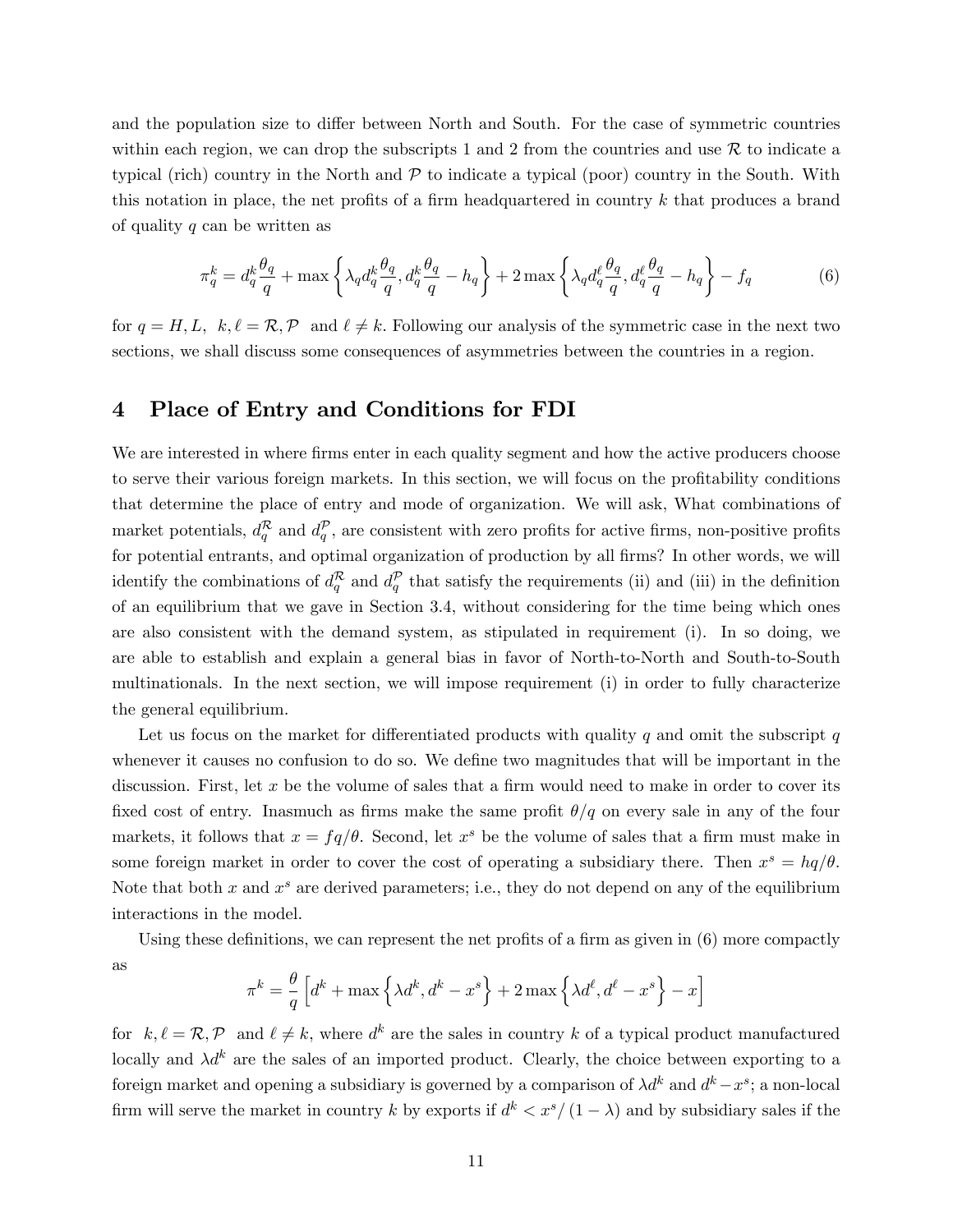opposite inequality holds. In other words, large markets are served by foreign subsidiaries to avoid the substantial shipping costs that would result from trade, whereas smaller markets are served by exports because the potential cost savings from local delivery cannot justify the cost of investment in a local plant. Also, the break-even condition for firms headquartered in country  $k$  requires that

$$
d^k + \max\left\{\lambda d^k, d^k - x^s\right\} + 2\max\left\{\lambda d^\ell, d^\ell - x^s\right\} = x\tag{7}
$$

for  $k, \ell = \mathcal{R}, \mathcal{P}$  and  $\ell \neq k$ ; if the left-hand side of (7) falls short of x, then no firms will enter in country k in the relevant market segment.

Considering the symmetry that we have introduced, there are four possible outcomes for a firm's choice of how to serve its foreign markets. At one extreme, a firm headquartered in some country may choose to supply all foreign markets as an *exporter*. At the opposite extreme, the firm might elect to establish foreign subsidiaries in all markets; we shall refer to such a firm as a  $global$ multinational. We are, however, most interested in the conditions that give rise to the intermediate outcomes, in which a firm serves some markets with exports and others by subsidiary sales. We refer to a firm that operates a subsidiary in the other country in its own region but exports to the two markets in the opposite region as a *regional multinational*. A firm that exports to the other market in its own region but operates subsidiaries in the opposite region is a cross-regional multinational.

We now begin to identify the combinations of  $d^{\mathcal{R}}$  and  $d^{\mathcal{P}}$  that are consistent with entry in either region (or both) and with the various organizational choices. We start with the cross-regional multinationals, for which the conditions are most restrictive. Suppose that a firm headquartered in country k exports to country k' in its own region, but operates a subsidiary in the two countries  $\ell$  and  $\ell'$  in the opposite region. Exports from k to k' can be optimal for the firm only if  $d^k \leq x^s/(1-\lambda)$ . Moreover, the firm breaks even only if

$$
(1 + \lambda) d^{k} + 2d^{\ell} = x + 2x^{s}.
$$
 (8)

Of course, there can be no pure-profit opportunities for a firm that might enter in the same quality segment in country  $\ell$  and operate as a regional multinational from there, which implies that

$$
2d^{\ell} + 2\lambda d^k \le x + x^s. \tag{9}
$$

Together, (8) and (9) imply that  $d^k \geq x^s/(1-\lambda)$ . Therefore, a firm might enter in country k and operate as a cross-regional multinational only if  $d^k = x^s/(1-\lambda)$ . The presence of crossregional multinationals based in country k also requires that  $d^{\ell} \geq x^{s}/(1-\lambda)$ , because otherwise the Örm would prefer to export to the two markets in the opposite region. In short, cross-regional multinationals can emerge only in one of the smaller markets, and then only for a very particular value of the market potential there.

As we turn to the other organizational forms, we will distinguish three cases based on the relative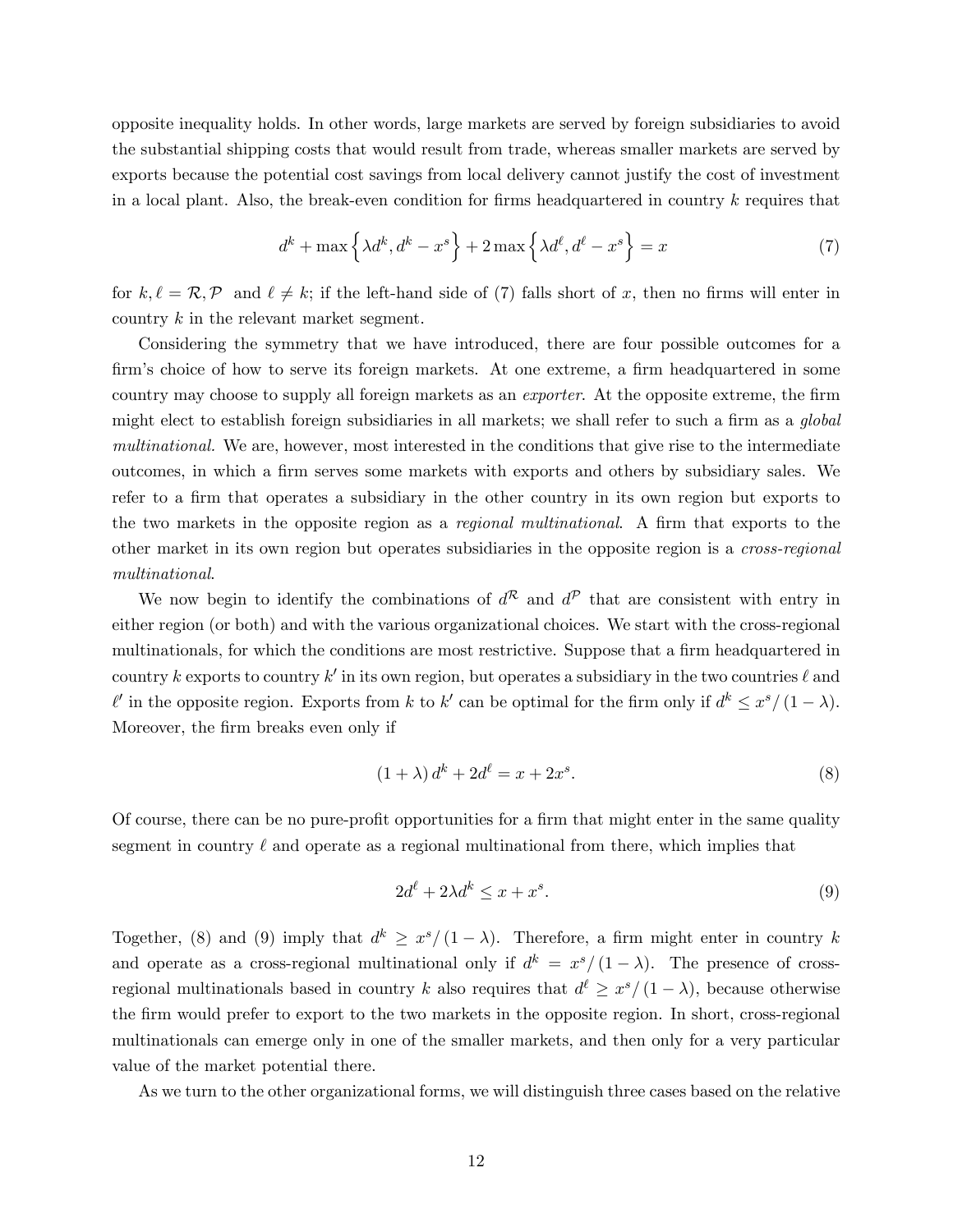

Figure 2: Market potentials with prohibitive FDI costs:  $x^s/x > (1 - \lambda) / (1 + \lambda)$ 

size of the fixed cost of operating a foreign subsidiary compared to the fixed cost of entering the market. Note that  $x^{s}/x = h/f$ . We say that the relative cost of FDI is prohibitive if  $x^{s}/x$  $(1 - \lambda) / (1 + \lambda)$ , it is high if  $(1 - \lambda) / (1 + \lambda) > x^{s} / x > (1 - \lambda) / (1 + 3\lambda)$  and it is low if  $x^{s} / x <$  $(1 - \lambda) / (1 + 3\lambda)$ .

Figure 2 illustrates a case in which the relative cost of FDI is prohibitive. The solid line depicts combinations of  $d^{\mathcal{R}}$  and  $d^{\mathcal{P}}$  such that exporters in the North break even; namely,  $(1+\lambda) d^{\mathcal{R}}$  +  $2\lambda d^{\mathcal{P}} = x$ . Similarly, the broken line depicts combinations of the market potentials such that exporters in the South earn zero profits, or  $(1 + \lambda) d^{\gamma} + 2\lambda d^{\kappa} = x$ . These are the only possible outcomes when there is such a relatively high cost of FDI, because foreign subsidiaries can never operate profitably under such conditions.<sup>10</sup> The equilibrium can have active firms in both regions only at point C, were  $d^R = d^P$ . Otherwise, the North alone will produce and export the good in question (if  $d^{R} > d^{P}$ ) or the South alone will do so (if  $d^{R} < d^{P}$ ). Note, for example, that if  $d^{\mathcal{R}} > d^{\mathcal{P}}$  and exporters in the South were to break even, then exporters in the North would have an opportunity to make strictly positive profits.

Now consider Figure 3, which illustrates the case of a high (but not prohibitive) relative cost of FDI. The solid line segments in the figure represent combinations of  $d^{\mathcal{R}}$  and  $d^{\mathcal{P}}$  such that firms located in the North make zero profits under their most profitable organizational form and for which entry in the South would be unprofitable. Similarly, the broken line segments represent combinations of  $d^{\mathcal{R}}$  and  $d^{\mathcal{P}}$  that yield zero profits for Southern firms under their optimal choice of exporting versus FDI and for which entry by Northern firms would be unprofitable. At point  $C$ , all producers face similar profit opportunities no matter where they are headquartered, so if firms in the North break even, firms in the South do so as well.

<sup>&</sup>lt;sup>10</sup>Suppose that a regional multinational operates in country k. Then  $2d^k + 2\lambda d^{\ell} = x + x^s$  and  $d^k \geq x^s/(1-\lambda)$ . Together, these imply  $(1 - \lambda) / (1 + \lambda) \geq x^s / x$ .

Now suppose that a global multinational operates in country k. Then  $2d^k + 2d^{\ell} = x + 3x^s$ ,  $d^k \geq x^s/(1 - \lambda)$ , and  $d^{\ell} \geq x^s / (1 - \lambda)$ . Again these imply  $(1 - \lambda) / (1 + \lambda) \geq x^s / x$ .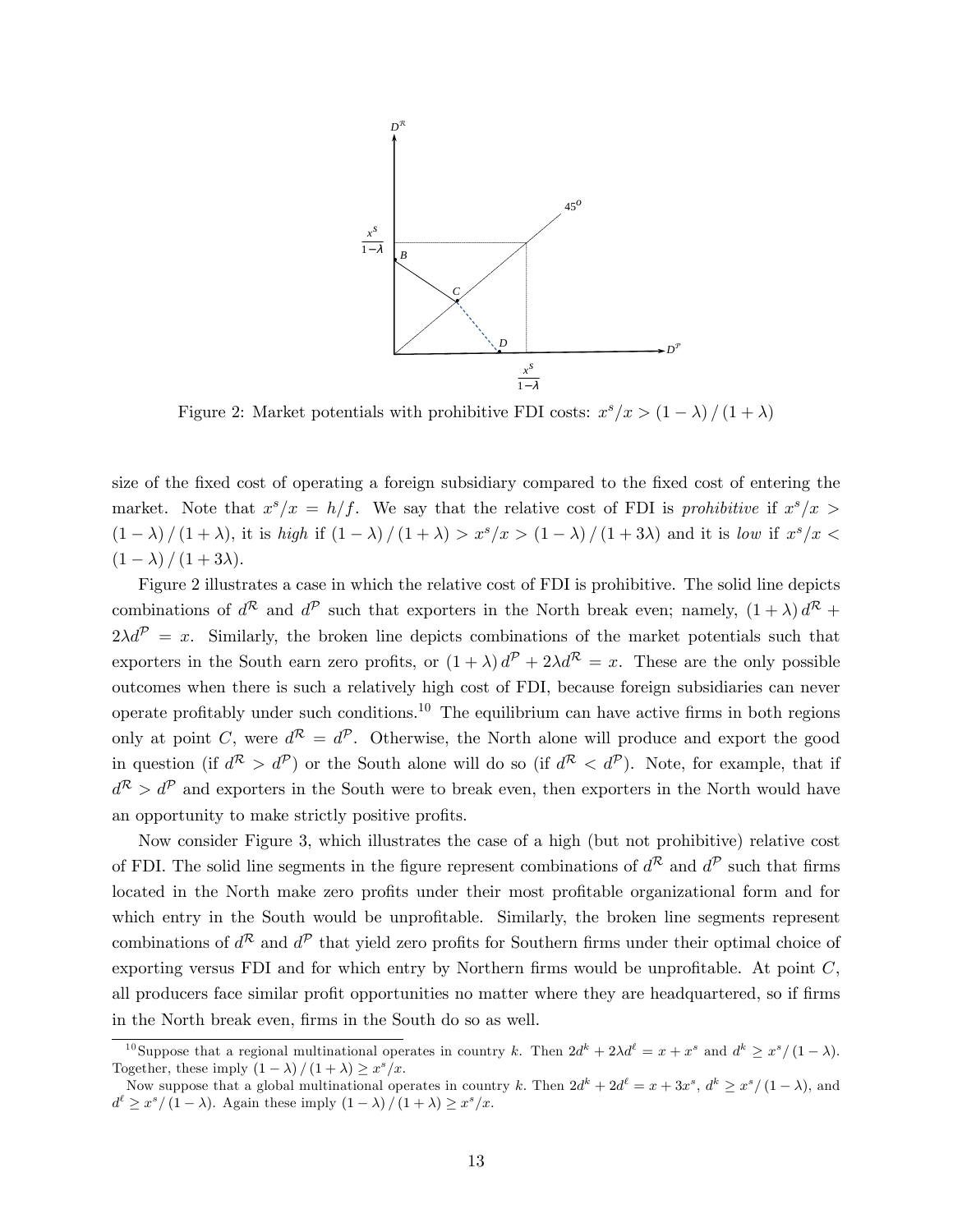

Figure 3: Market potentials with high FDI costs:  $(1 - \lambda) / (1 + 3\lambda) < x^s / x < (1 - \lambda) / (1 + \lambda)$ 

Notice that at point  $C, d^R = d^P < x^s/(1 - \lambda)$ . Point C lies on the two curves representing the zero-profit conditions for exporters in each region; i.e., at point  $C$ 

$$
(1 + \lambda) d^{R} + 2\lambda d^{P} = x \tag{10}
$$

and

$$
(1+\lambda) d^{\mathcal{P}} + 2\lambda d^{\mathcal{R}} = x,\tag{11}
$$

so that  $d^{R} = d^{P} = x/(1+3\lambda)$ . The fact that, at point C, each market potential is less than  $x^{s}/(1-\lambda)$  follows from the condition for a high relative cost of FDI. It implies that, with these value of the market potentials, no firm would find it profitable to open a foreign subsidiary anywhere in the world.

Along the interior of BC, the break-even condition (10) for exporters located in a Northern country is satisfied. Since all these points represent market potentials less than  $x^{s}/(1 - \lambda)$  in both markets, no Northern firm would be tempted to open any foreign subsidiary. Moreover, when firms in the North break even for such values of  $d^{\mathcal{R}}$  and  $d^{\mathcal{P}}$ , firms in the South cannot profitably survive. Thus, the points along  $BC$  represent possible outcomes with exporting firms headquartered in the North and no production in the South. Similarly, points along the interior of CD represent market potentials consistent with exporting Örms headquartered in the South, but no entry in the North, and no FDI.

At point  $B$ , a Northern firm would be indifferent between exporting to the other regional market or operating a subsidiary there. At this point, both of these modes yield the same profits and either could be consistent with the equilibrium requirements. The segment  $AB$  represents combinations of  $d^{\mathcal{R}}$  and  $d^{\mathcal{P}}$  for which a regional multinational headquartered in the North makes zero profits; i.e.,

$$
2d^{\mathcal{R}} + 2\lambda d^{\mathcal{P}} = x + x^s.
$$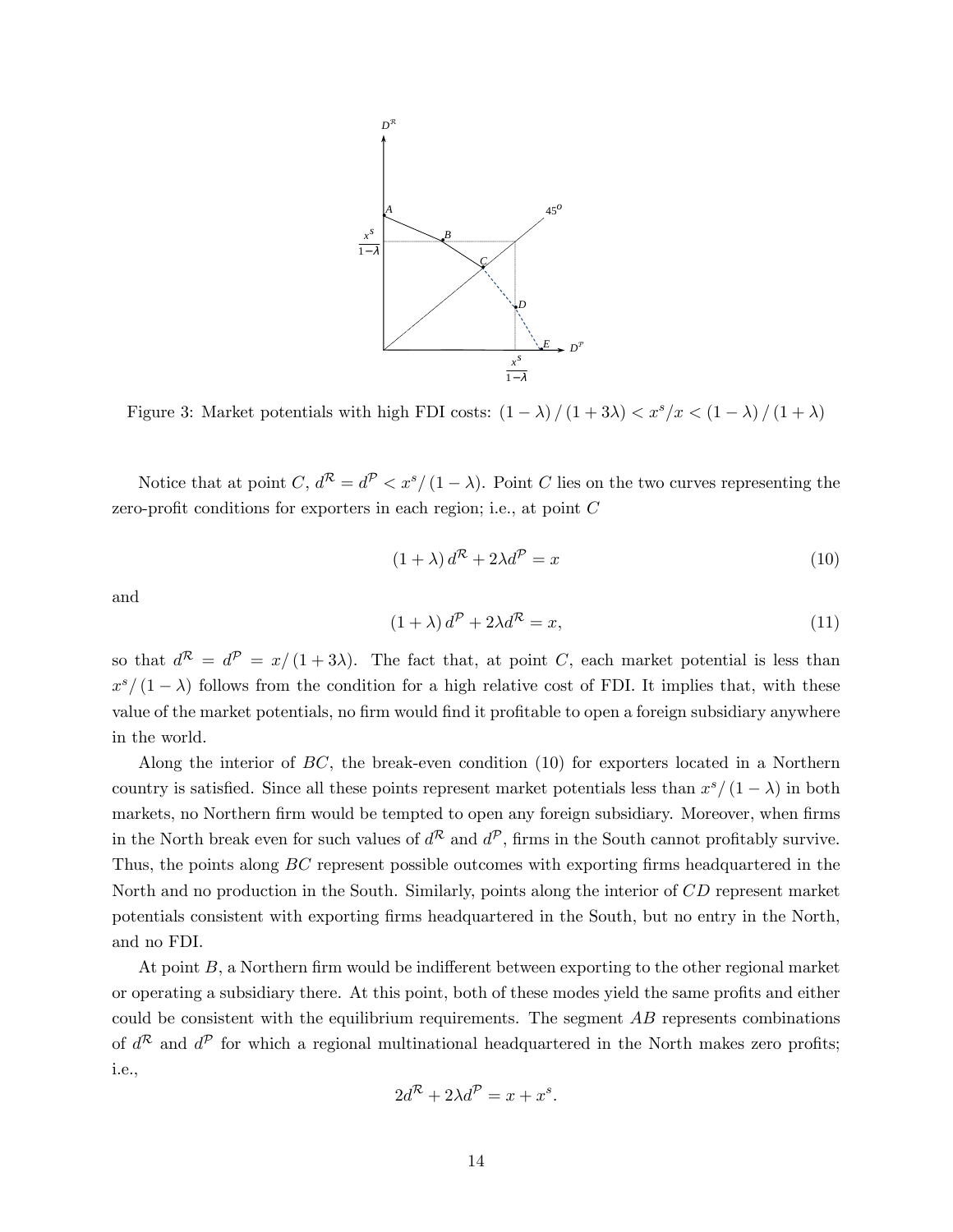

Figure 4: Market potentials with low FDI costs:  $x^s/x < (1 - \lambda) / (1 + 3\lambda)$ 

In the interior of this segment, Northern firms strictly prefer to export to the South but also strictly prefer to operate a subsidiary in the regional market that is not their own. Moreover, if the market potentials are such that regional multinationals break even in the North, there will be no profitable entry opportunity for any type of firm in the South. The segment  $DE$  has similar properties, except that the regional multinationals would be headquartered in the South instead of the North.

We see that three types of outcomes are possible for the case of a high cost of FDI. First, the market potentials may be the same in all countries (point  $C$ ), in which case there may be active firms in any market but all producers serve their foreign markets as exporters. Second, entry may be confined to one region (in the North along  $BC$  and in the South along  $CD$ ), with all Örms again serving foreign markets via trade. Finally, entry may take place in only one region (in the North along  $AB$  and in the South along  $DE$ ), with active firms serving their home market with domestic sales, the two markets in the opposite region with exports, and the market in the remaining country in their own region with goods produced in a subsidiary there. Notice that this last outcome exhibits FDI from North to North or from South to South, but not from North to South.

We turn to Figure 4, which depicts the case of a low relative cost of FDI. Again, the solid line segment indicates that firms are active only in the North, whereas the broken segment indicates that Örms are active only in the South. Here, there is also a dotted-and-dashed segment, which is meant to suggest that producers may operate profitably with headquarters located anywhere in the world.

Consider first point  $C$ , where the market potentials in the two regions are the same. At this point,  $d^R = d^P > x^s/(1-\lambda)$ , so no matter where a firm is headquartered, it prefers to open a subsidiary in each of its three foreign markets than to export from the home plant to any of them. All firms operate as global multinationals, and entry is equally profitable in any location. But notice, now, that the same is true all along the segment  $BC$ . As long as the market potential in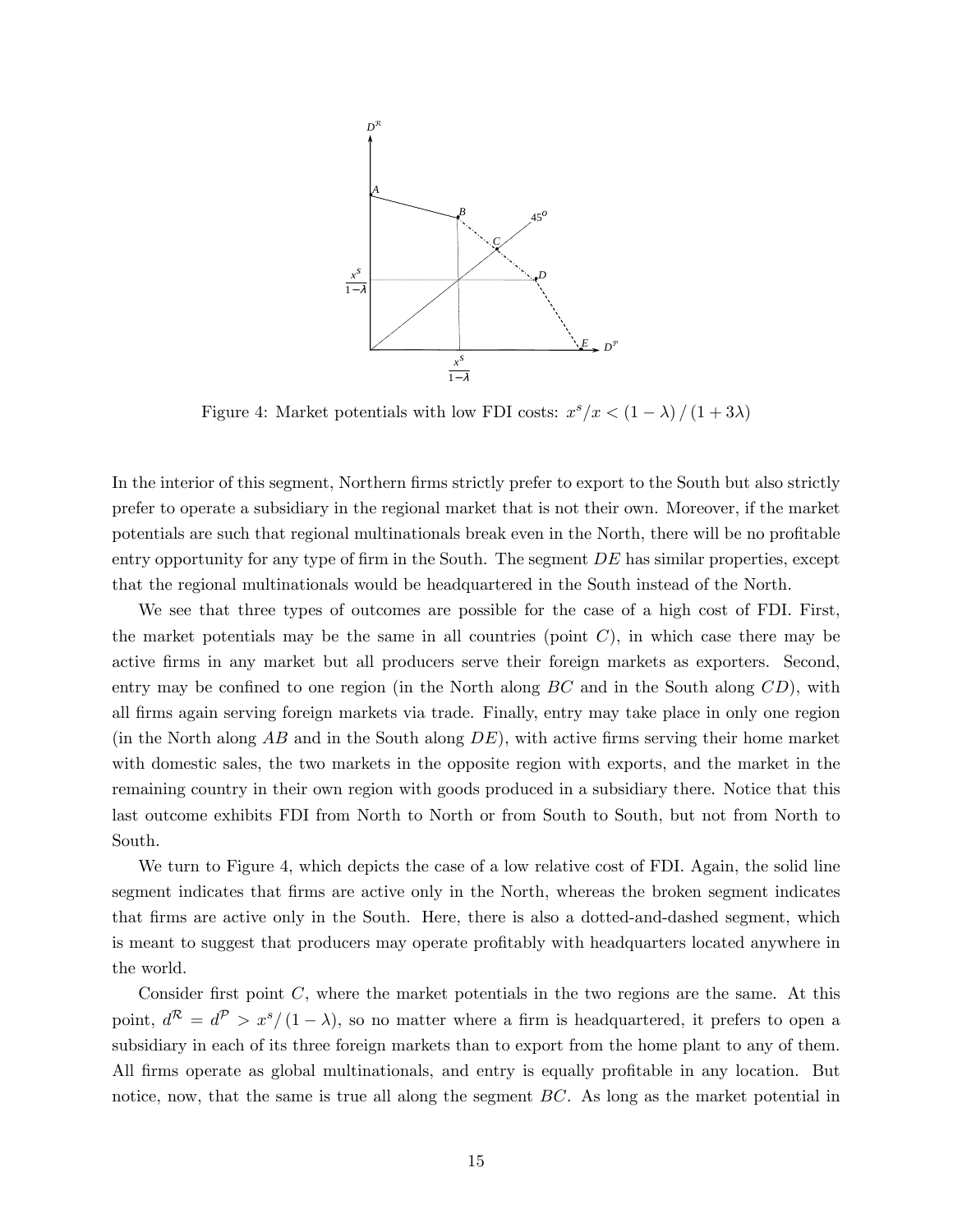every country exceeds  $x^{s}/(1-\lambda)$ , all active firms choose to be global multinationals. And global multinationals make the same sales, earn the same revenues and pay the same fixed and variable costs irrespective of their country of origin.

The segment AB in Figure 4 represents combinations of  $d^{R}$  and  $d^{P}$  that give rise to regional multinationals with their headquarters in the North, while the segment  $DE$  represents combinations for which there are regional multinationals headquartered in the South. In either case, the market potential in a firm's regional foreign market exceeds the critical value that makes FDI profitable, but the market potentials in the countries of the opposite region do not. In other words, segment AB has North-to-North FDI, while segment DE has South-to-South FDI, but neither segment has FDI that cross regional boundaries.

We summarize our findings in

**Proposition 1** (a) If  $h_q/f_q < (1 - \lambda_q)/(1 + 3\lambda_q)$ , there is FDI for products of quality q. Either these goods are produced in the North and in the South and all firms engage in global FDI, or one region specializes in producing products of quality q. In the latter case, every firm serves the other country in its region with subsidiary sales while exporting to the countries in the opposite region.

(b) If  $h_q/f_q > (1 - \lambda_q) / (1 + \lambda_q)$ , there is international trade but no FDI in products of quality q. Production may take place in one or both regions, but in either case producers export to all foreign markets.

(c) If  $(1 - \lambda_q)/(1 + \lambda_q) > h_q/f_q > (1 - \lambda_q)/(1 + 3\lambda_q)$ , there is international trade in products of quality q. FDI can occur only when production takes place in a single region, and then every producer serves the country in its region with subsidiary sales while exporting to the countries in the opposite region.

The proposition immediately implies

Corollary 1 If FDI takes place for products of quality q, then there must be either North-to-North FDI or South-to-South FDI.

This corollary can help to explain the prevalence of multinational investment between and among the industrialized countries, as well as perhaps the recent dramatic rise of Southern multinationals operating in other developing countries. In terms of our model, the intuition is straightforward. In a world of costly trade and foreign investment, Örms tend to enter into the larger markets. But with non-homothetic demands for vertically differentiated products, the large markets for a good of a given quality are likely to be found in countries that stand at similar levels of development. Moreover, the proximity-concentration tradeoff implies that firms prefer to serve large foreign markets with FDI and small markets with exports. It follows that regional FDI often will be more attractive to Örms than cross-regional FDI.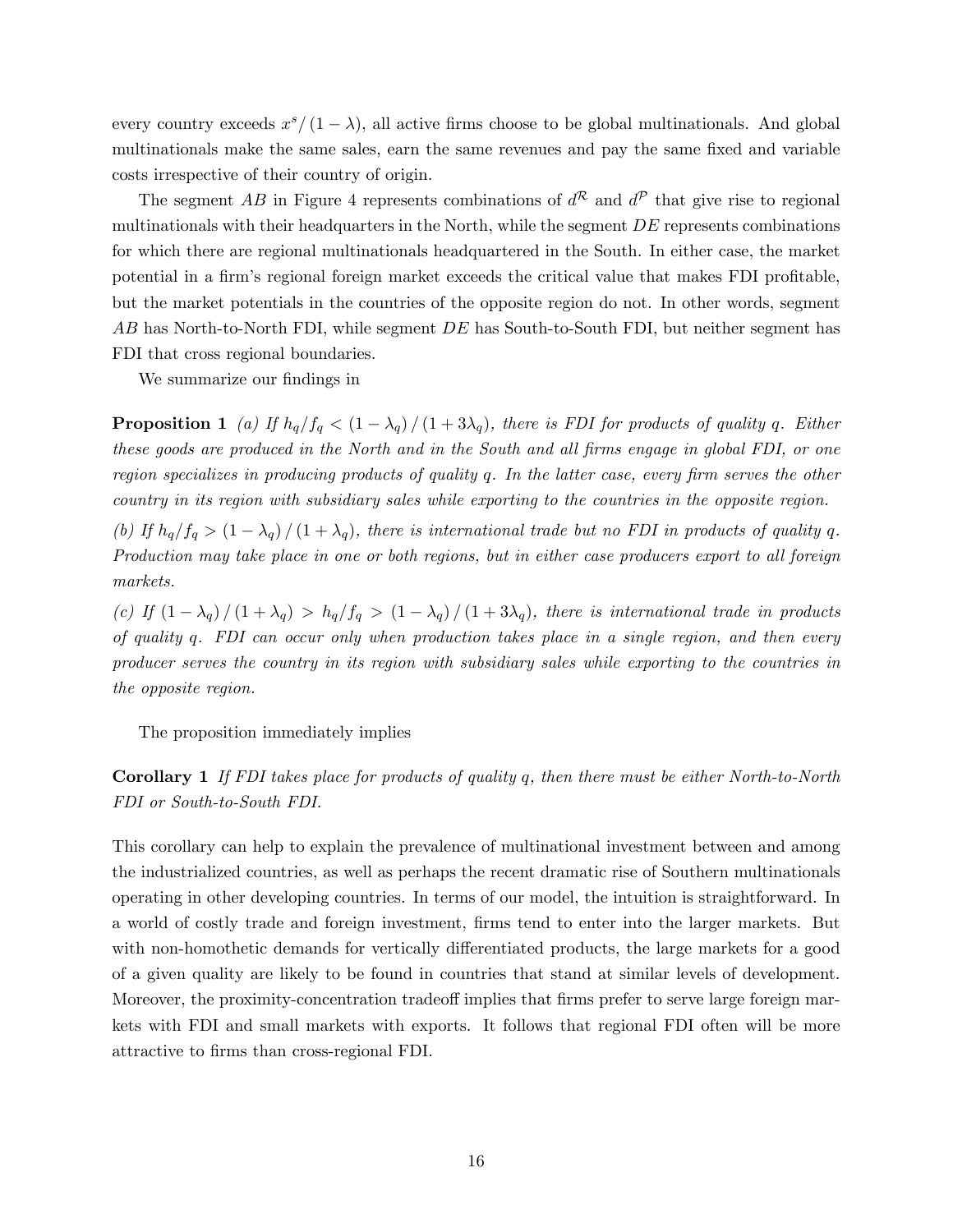### 5 Patterns of Trade and FDI

In Section 4, we identified the combinations of  $d^{\mathcal{R}}$  and  $d^{\mathcal{P}}$  that are consistent with free entry and optimal choices of exporting versus FDI by all Örms. Now we need to reintroduce the connection between the numbers and organizational choices of firms in each location and the sales that result from optimal pricing in order to pin down the equilibrium values of  $d^{R}$  and  $d^{P}$  in each market segment. In so doing, we can link the global patterns of FDI and trade to cost parameters, income distributions, and population sizes, which are the fundamental determinants of trade and FDI in our model. In all that follows, we assume that the typical country in the North is richer than the typical country in the South, in the sense that  $G^{\mathcal{R}}(y)$  first-order stochastically dominates  $G^{\mathcal{P}}(y)$ .

### 5.1 Fixed Costs of Foreign Direct Investment

We begin by examining the cost of foreign investment, which is captured in our model by the parameters  $h_H$  and  $h_L$ . For purposes of this exercise, we will assume that all countries have the same population size,  $N$ . We will examine the consequences of a reduction in the fixed cost of FDI in one quality segment while holding that in the other segment constant.

Suppose that the fixed cost of FDI is prohibitive in both quality segments, using the terminology introduced in Section 4; that is,  $h_q/f_q > (1 - \lambda_q)/(1 + \lambda_q)$  for  $q = H, L$ . As we have noted, no multinational investment can arise in such circumstances and the equilibrium features exporting by all Örms. The trade patterns can be found by extending the reasoning developed in Fajgelbaum et al. (2010). As we noted there, several subcases can arise. If shipping costs are high enough, they can afford enough protection to support positive production of both low-quality and high-quality goods in every country. A similar outcome arises for any given set of shipping costs if the income distributions of the two regions are sufficiently close. If shipping costs instead are low, or the income distributions of the two regions are far apart, each good will be produced in only one region. In such circumstances, the home-market effect renders entry in the smaller markets unprofitable. It is also possible that equilibrium production in one quality segment will be diversified globally while production in the other segment is concentrated in one region.

For the time being, let us examine the case in which, in the absence of any multinational investment, production of goods at each quality level takes place in only one region. The arguments from Fajgelbaum et al. (2010) readily extend to our setting with two symmetric countries in each region. They imply that goods of quality  $H$  are produced in the countries that have the larger markets for these goods which, with equal populations and the specified differences in income distribution, must be the richer countries,  $\mathcal{R}_1$  and  $\mathcal{R}_2$ . Similarly, when the fixed costs of FDI are prohibitive, the goods of quality L are produced in  $\mathcal{P}_1$  and  $\mathcal{P}_2$ . In terms of our Figure 2, the discussion in Fajgelbaum et al. (2010) indicates that the equilibrium in the market for high-quality goods falls somewhere along the segment  $BC$ , where  $d_H^R > d_H^P$ . Meanwhile, the equilibrium in the market for low-quality goods lies somewhere along  $CD$ , where  $d_L^P > d_L^R$ . The Northern countries export high-quality products to the South and the Southern countries export low-quality products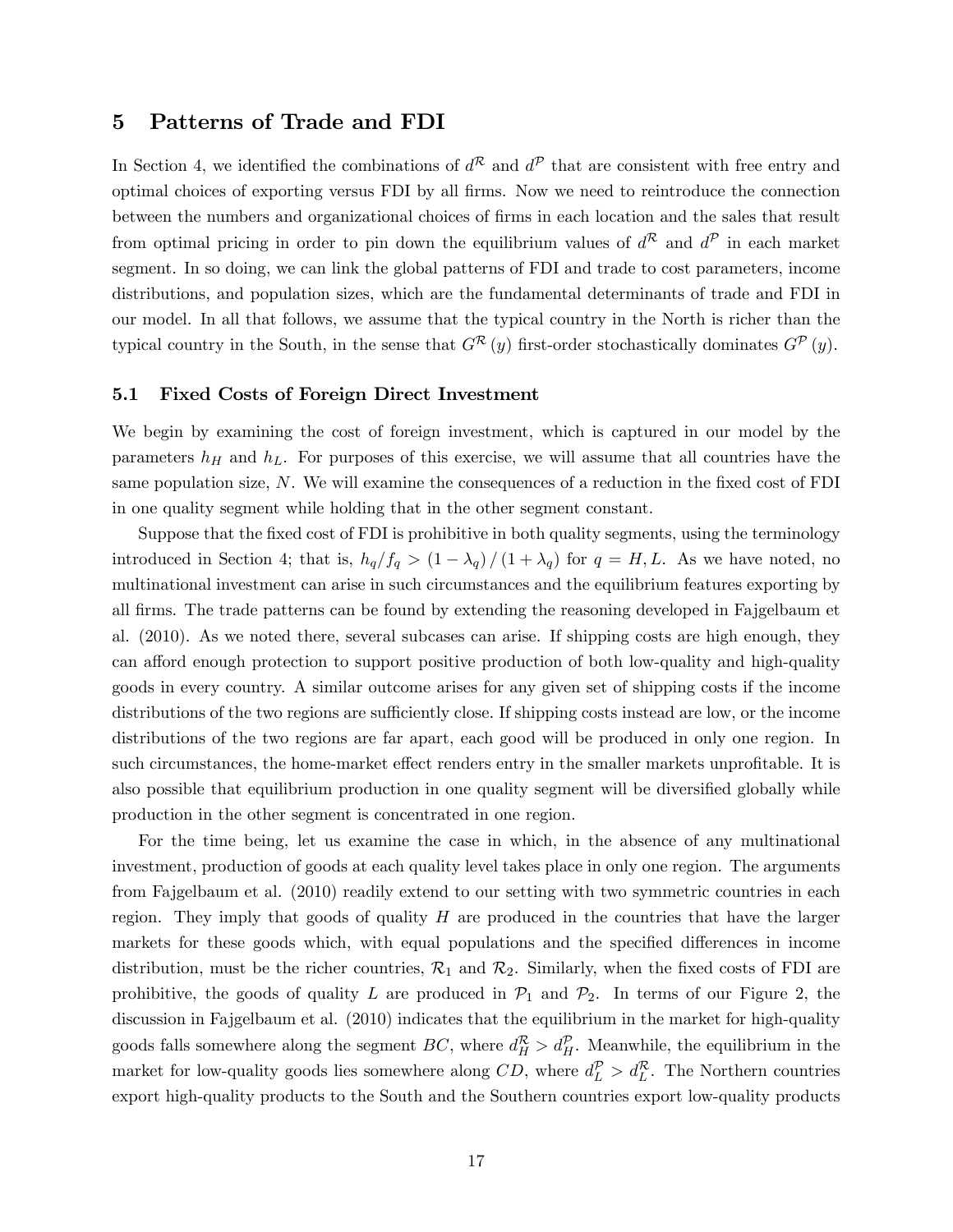to the North, with balanced trade between the countries in the same region.

Now suppose that the fixed cost of FDI falls for high-quality goods, and with it the minimum scale for a profitable subsidiary. As long as  $h_H$  remains sufficiently large that  $x_H^s > (1 - \lambda_H) d_H^R$  at the  $d_H^{\mathcal{R}}$  of the trade-only equilibrium, then no firm has any incentive to change its mode of delivery or its prices. The equilibrium continues to feature exports as the sole means of delivery.

Once  $h_H$  falls to a level at which this inequality no longer is satisfied at the initial  $d_H^R$ , then FDI becomes an attractive alternative to exporting for some firms in the North. Let  $h_H$  be such that  $x_H^s = (1 - \lambda_H) d_H^R$  at the  $d_H^R$  of the trade-only equilibrium, while  $h_L$  remains sufficiently high that  $h_L/f_L > (1 - \lambda_L)/(1 + \lambda_L)$ . Then firms that produce high-quality goods in the North are indifferent between serving the foreign market in their region with exports or by establishing a local presence there. In Figure 3, the equilibrium now is at a point such as  $B$  in the market for highquality goods, and along CD in the market for low-quality goods. Initially (i.e., for the greatest value of  $h_H$  such that  $x_H^s = (1 - \lambda_H) d_H^R$  the equilibrium continues to have only exporting and no FDI. We can see that regional multinationals must emerge in the North as the fixed cost of FDI falls from that level. In this circumstance, the trade-only equilibrium is no longer sustainable because  $x_H^s < (1 - \lambda_H) d_H^R$  at the trade-only value for  $d_H^R$ . Furthermore, as long as the fall in  $h_H$ is not too large the economy must still be in a situation such as the one depicted in Figure 3 (i.e., where the relative cost of FDI is high according to our definition). Therefore, an equilibrium with regional multinationals turns out to be the only feasible outcome in this situation.

Note, further, that the equality  $x_H^s = (1 - \lambda_H) d_H^R$  must continue to hold for some range of values of  $h<sub>H</sub>$ . Otherwise, in the absence of any additional adjustments, the opening of a foreign subsidiary would be attractive to all Northern firms. But this would create a discontinuous response in the equilibrium, which cannot happen in our setting. Instead, some fraction of the Northern firms opts to establish a subsidiary in the opposite country of the North, while the remaining firms continue to export. The total number of firms and the fraction in each category adjust so that  $x_H^s = (1 - \lambda_H) d_H^R$  despite the changes in  $h_H$ . As  $h_H$  continues to decline, the fraction of Northern firms that chooses to serve the other market in the North with subsidiary sales grows, until all such Northern firms operate in this manner. Thereafter, it is no longer possible for the market potentials to adjust so as to keep the Northern firms in a state of indifference. The equilibrium eventually has  $x_H^s < (1 - \lambda_H) d_H^{\mathcal{R}}$ , with all Northern firms operating as regional multinationals, as represented by a point along  $AB$  in Figure  $3^{11}$ 

Still further declines in the fixed cost of FDI will bring us to a situation like that depicted in Figure 4. Suppose the equilibrium for high-quality goods ends up on a segment such as BD in that figure. Note that in the limit, as  $h_H$  approaches zero, such an outcome is inevitable. When

 $11$ In the above considered case, in which North manufactures high-quality products and South manufactures lowquality products,  $x_H^s = (1 - \lambda_H) d_H^{\mathcal{R}}$  and the break even conditions (7) imply  $x_H = (1 + \lambda_H) d_H^{\mathcal{R}} + 2 \lambda_H d_H^{\mathcal{P}}$  and  $x_L = (1 + \lambda_L) d_L^{\mathcal{P}} + 2\lambda_L d_L^{\mathcal{R}}$ . Moreover, in this case  $\tilde{n}_L^{\mathcal{R}} = 2\lambda_L n_L^{d,\mathcal{P}}, \ \tilde{n}_L^{\mathcal{P}} = (1 + \lambda_L) n_L^{d,\mathcal{P}}, \ \tilde{n}_H^{\mathcal{P}} = 2\lambda_H n_H^{d,\mathcal{R}}, \ \tilde{n}_H^{\mathcal{R}} =$  $(1 + \lambda_H) n_H^{d,\mathcal{R}} + (1 - \lambda_H) n_H^{s,\mathcal{R}}$ . Substituting these values of  $\tilde{n}_q^k$  into the values of  $d_q^k$  in the previous three equations, using (4), we obtain three equations that provide solutions to  $n_H^{d,\mathcal{R}}, n_H^{s,\mathcal{R}}$  and  $n_L^{d,\mathcal{P}}$ . Falling values of  $h_H$  are reflected in falling values of  $x_H^s$ , and we can use these equations to trace the impact of changes in  $x_H^s$  on  $n_H^{d,\mathcal{R}}, n_H^{s,\mathcal{R}}$  and  $n_L^{d,\mathcal{P}}$ . Recall that rising values of  $n_H^{s,\mathcal{R}}$  represent FDI by more Northern firms.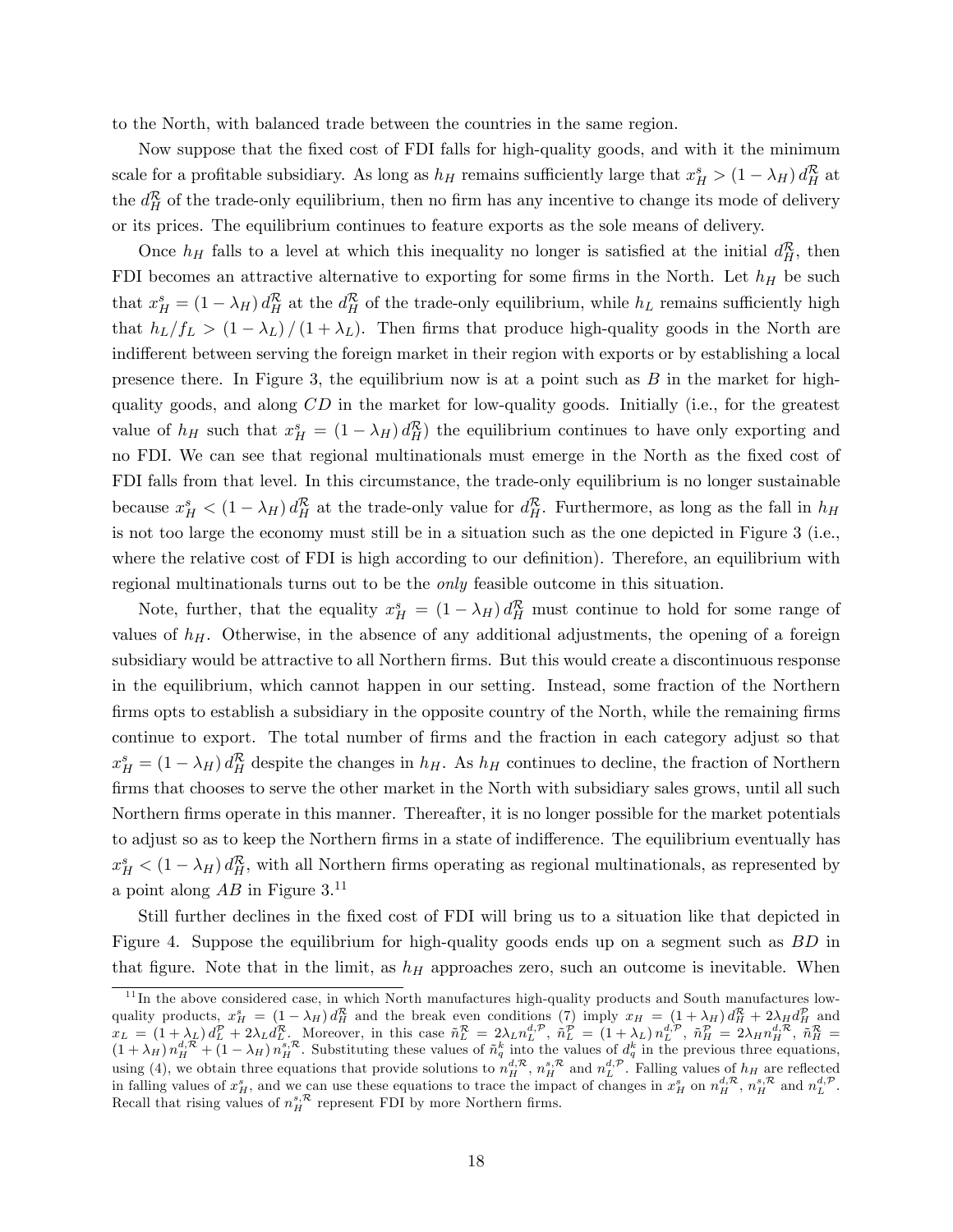the equilibrium falls along the segment  $BD$ , every firm producing some variety of a high-quality product strictly prefers to serve all of its foreign markets via FDI; i.e., all producers of high-quality goods operate as global multinationals. In such circumstances, the break-even condition for an active producer becomes

$$
2d_H^{\mathcal{R}} + 2d_H^{\mathcal{P}} = x_H + 3x_H^s,
$$

irrespective of whether a firm is headquartered in the North or the South. Then, the distribution of Örms across countries is not determined, although the total number of producers is unique.

We have described the possible outcomes that arise for different relative costs of FDI  $h_H/f_H$ when trade costs and income distributions are such that the trade-only equilibrium has production of high-quality goods only in the North and production of low-quality goods only in the South. Using similar reasoning, we can also identify the equilibria that arise for different relative costs of FDI when the production of both quality levels is globally diversified in the trade-only equilibrium, i.e. when shipping costs are large or regional differences in income distributions are small. In such circumstances, we know from (10) and (11) that  $d_H^k = x_H/(1 + 3\lambda)$  for  $k = R, P$  in the equilibrium with prohibitive costs of FDI. As before, let us reduce  $h<sub>H</sub>$  while holding  $h<sub>L</sub>$  at a prohibitive level. Naturally, the trade-only equilibrium with diversified production remains in place as long as  $h<sub>H</sub>$  is above the largest  $h_H$  such that  $x_H^s = (1 - \lambda_H) d_H^k$ . At that exact point, we have that producers of high-quality goods are indifferent between all four organizational forms, including the possibility of cross-regional multinationals. For values of  $h_H$  below that threshold, the market for high-quality goods must be characterized by what we have termed a low relative cost of FDI. Then, we may have either global multinationals producing high-quality goods or regional multinationals operating only in the North. When the trade-only equilibrium displays globally diversified production, even "high" relative costs of FDI turn out to be prohibitive.

In sum, we have established

**Proposition 2** Let  $\tilde{d}_H^k$  for  $k = \mathcal{R}, \mathcal{P}$  denote the market potentials in the trade-only equilibrium that arises when both  $h_H$  and  $h_L$  are prohibitive and suppose that  $h_L/f_L > (1 - \lambda_L) / (1 + \lambda_L)$ . Then, the equilibrium in the high-quality segment has only exporters if  $x_H^s > (1 - \lambda_H) \tilde{d}_H^R$ . If the trade-only equilibrium has specialized regional production in both quality segments, then regional multinationals operate in the North whenever  $(1-\lambda_H)\tilde{d}_H^R > x_H^s > \overline{x}_H^s$  for some  $\overline{x}_H^s >$  $(1 - \lambda_H) x_H/(1 + 3\lambda_H)$ . Global multinationals operate for  $x_H^s$  sufficiently close to zero. If the trade-only equilibrium instead has globally diversified production of both goods, then FDI occurs only if  $x_H^s < (1 - \lambda_H) x_H/(1 + 3\lambda_H)$ .

This proposition reflects the interplay between the relative fixed cost of FDI and differences in income distribution between regions. When income distributions are more similar across regions (so that the trade-only equilibrium features incomplete specialization), multinationals are less likely to emerge. When income distributions are sufficiently different, regional multinationals operate in the North for relative costs  $h_H/f_H$  that could not give rise to multinational investment were the income distributions more similar.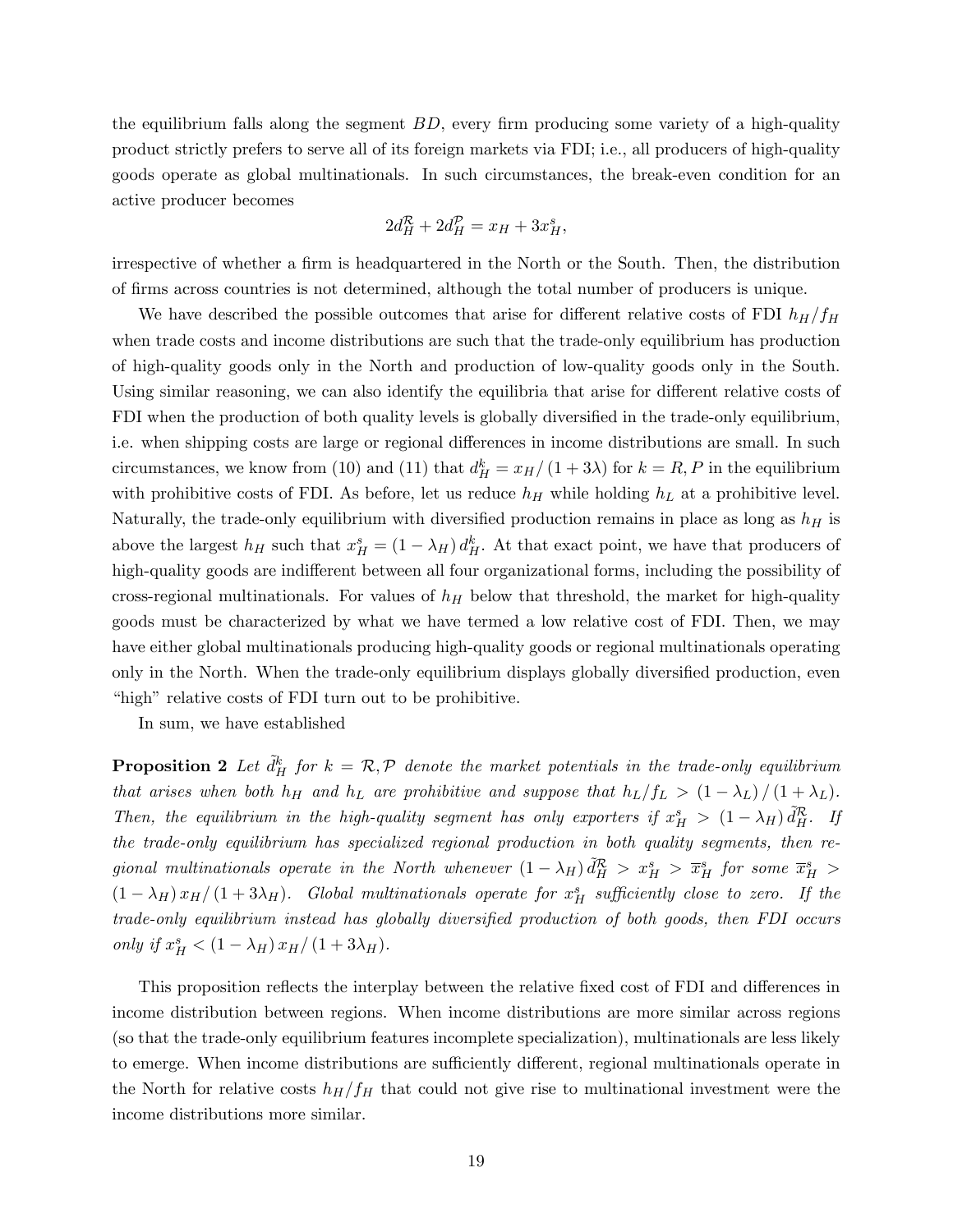Of course, the same reasoning applies to reductions in  $h<sub>L</sub>$  from an initially prohibitive level when the fixed cost of FDI in the high-quality segment remains prohibitive throughout. Then, if the trade-only equilibrium features complete regional specialization in both quality segments, regional multinationals will appear in the South, first as a fraction of all Southern firms and eventually as a dominant means for Southern firms to serve their other, large market. When  $h_H$  and  $h_L$  are both sufficiently small, the equilibrium can be one in which all firms operate as regional multinationals, serving their larger foreign market (in the same region) from a foreign subsidiary, while exporting to the smaller markets in the opposite regions.

In the remainder of this section, let us be a little more precise about the formal conditions under which the various types of equilibria can arise. Suppose we conjecture that the equilibrium has global multinationals in both market segments. As we have just noted, such multinationals—when they exist—can operate from any home country. We can use (4) for  $d_q^k$  to express the break-even condition for a global multinational as

$$
\sum_{k=\mathcal{R},\mathcal{P}} \frac{1}{\bar{n}_q} \mathbb{E}^k \left[ \frac{(\bar{n}_q)^{\theta_q} \phi_q(y)}{(\bar{n}_H)^{\theta_H} \phi_H(y) + (\bar{n}_L)^{\theta_L} \phi_L(y)} \right] = \frac{1}{2N} \left( x_q + 3x_q^s \right) \text{ for } q = L, H,
$$

where  $\bar{n}_q$  is the total number of products of quality q available in every market. The arguments from Fajgelbaum et al. (2010) establish that these two equations have a unique solution for  $\bar{n}_L$  and  $\bar{n}_H$ , which has  $\bar{n}_L > 0$  and  $\bar{n}_H > 0$ . But the solution for  $\bar{n}_L$  and  $\bar{n}_H$  may not be consistent with an equilibrium on the segment  $BD$  in both the market for low-quality and high-quality products, as we have just conjectured. In fact, this requires that demands and income distributions be such that

$$
\frac{x_q^s}{1-\lambda_q} \le d_q^k \text{ for } k = \mathcal{R}, \mathcal{P},
$$

as well as the condition for low costs of FDI introduced in Section 4. If the parameters and market potentials do not fall in these ranges, then our conjecture that an equilibrium exists with global multinationals cannot be justified.

Similarly, we can search for an equilibrium with concentrated production of high-quality goods in the North and concentrated production of low-quality goods in the South, and with regional multinationals operating in both places. We can use (4) to write the break-even conditions for the active producers as

$$
\frac{1}{\bar{n}_H} \mathbb{E}^{\mathcal{R}} \left[ \frac{(\bar{n}_H)^{\theta_H} \phi_q(y)}{(\bar{n}_H)^{\theta_H} \phi_H(y) + (\lambda_L \bar{n}_L)^{\theta_L} \phi_L(y)} \right] + \frac{1}{\lambda_H \bar{n}_H} \mathbb{E}^{\mathcal{P}} \left[ \frac{(\lambda_H \bar{n}_H)^{\theta_H} \phi_q(y)}{(\lambda_H \bar{n}_H)^{\theta_H} \phi_H(y) + (\bar{n}_L)^{\theta_L} \phi_L(y)} \right]
$$
\n
$$
= \frac{1}{2N} (x_H + x_H^s) \tag{12}
$$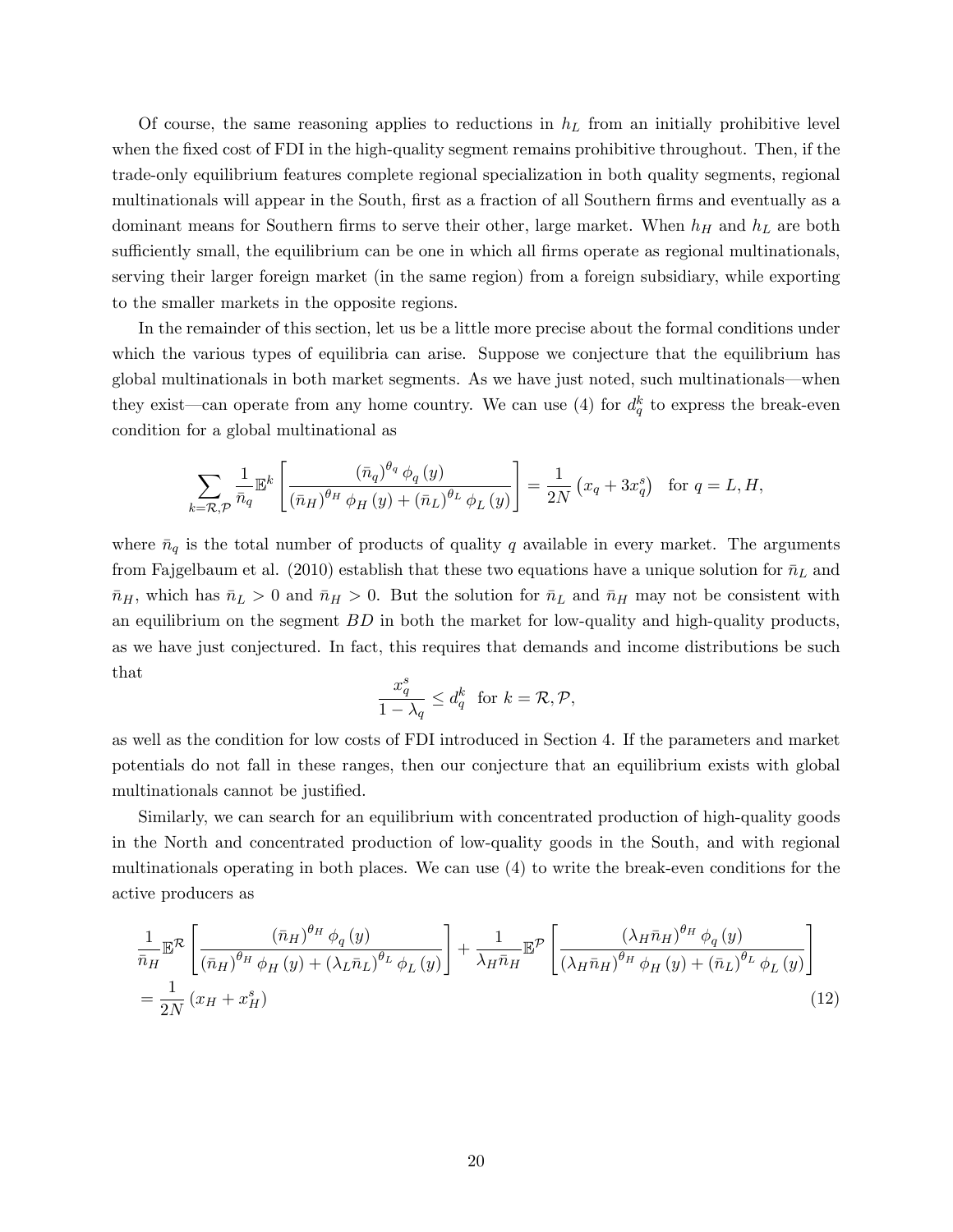and

$$
\frac{1}{\lambda_L \bar{n}_L} \mathbb{E}^{\mathcal{R}} \left[ \frac{\left(\lambda_L \bar{n}_L\right)^{\theta_L} \phi_q\left(y\right)}{\left(\bar{n}_H\right)^{\theta_H} \phi_H\left(y\right) + \left(\lambda_L \bar{n}_L\right)^{\theta_L} \phi_L\left(y\right)} \right] + \frac{1}{\bar{n}_L} \mathbb{E}^{\mathcal{P}} \left[ \frac{\left(\bar{n}_L\right)^{\theta_L} \phi_q\left(y\right)}{\left(\lambda_H \bar{n}_H\right)^{\theta_H} \phi_H\left(y\right) + \left(\bar{n}_L\right)^{\theta_L} \phi_L\left(y\right)} \right] \n= \frac{1}{2N} \left( x_L + x_L^s \right),
$$
\n(13)

where, as before,  $\bar{n}_q$  is the total number of varieties with quality q produced in the world economy. Here, the distribution of production of the high-quality goods across the two Northern countries is not determined, nor is the distribution of production of low-quality goods across the two Southern countries. The solution to this pair of equations characterizes an equilibrium provided that the implied market potentials are consistent with the assume behavior of firms, i.e., that

$$
d_L^{\mathcal{R}} \le \frac{x_L^s}{1 - \lambda_L} \quad \text{and} \quad d_H^{\mathcal{P}} \le \frac{x_H^s}{1 - \lambda_H},\tag{14}
$$

and

$$
d_L^P > \frac{x_L^s}{1 - \lambda_L} \quad \text{and} \quad d_H^R > \frac{x_H^s}{1 - \lambda_H},\tag{15}
$$

where  $(14)$  ensures that firms prefer to export to the markets in the opposite region than to establish subsidiaries there and (15) ensures that firms prefer to operate as regional multinationals than as exporters or as global multinationals. In addition, we need the condition for high costs of FDI introduced in Section 4.

The discussion in this section points to two broad conclusions. First, we see that home-market effects tend to drive the production of high-quality goods to the North and the production of low-quality goods to the South. These patterns of specialization can be partial or complete. Our analysis in Fajgelbaum et al. (2011) established such predictions in a world with trade as the only vehicle for foreign sales, but we see now that they apply as well when multinational investment is possible. The costliness of trade and FDI give an advantage to firms that enjoy a large home market. Once biased entry occurs, these firms will serve (some or all) foreign markets with exports when transport costs are small relative to the costs of establishing foreign subsidiaries and will serve these markets with subsidiary sales when the opposite is true.

Second, we find that the proximity-concentration tradeoff biases the pattern of delivery toward a preponderance of within-region FDI compared to cross-region FDI. Firms opt for subsidiaries over exports when serving larger markets. If demands patterns are more similar within regions than across regions, then having a large market at home tends to go hand in hand with having a large market in other countries at a similar level of development. These forces imply that regional multinationals are more likely to arise when differences in per capita income between regions are large and the relative cost of FDI lies in some intermediate range. When the two regions have sufficiently similar income distributions, global multinationals dominate regional FDI.

Since our model features trade and FDI in final consumer goods, it implies that trade and FDI are substitutes; when a firm chooses to serve a foreign market via subsidiary sales it does not export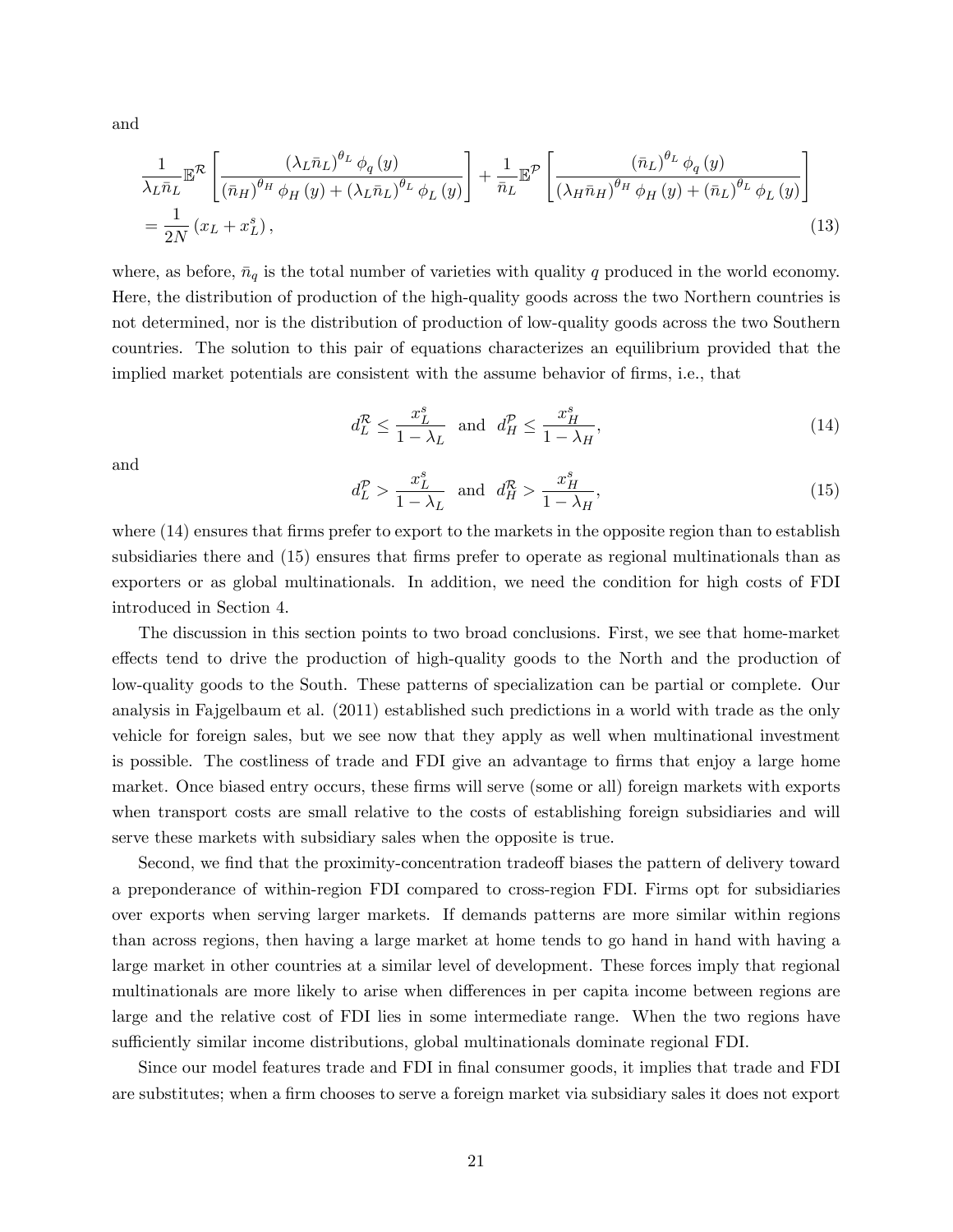

Figure 5: Trade and FDI with high fixed FDI costs

to that market, and when it chooses to export it does not engage in subsidiary sales. Under these circumstances in a sector with large Linder-type FDI there is little Linder-type trade. In order to avoid this feature of the model one can add intermediate inputs to the production of varieties of the differentiated product. When these inputs are quality specific, i.e., high-quality goods require inputs that are not suitable for low-quality goods and vice versa, countries trade in intermediate inputs both in the presence and in the absence of foreign direct investment. As a result, when a firm chooses to serve a foreign market via subsidiary sales this decision substitutes for trade in final goods but it increases trade in intermediate inputs, so that Linder-type trade does not necessarily decline.<sup>12</sup>

### 5.2 North-South Income Gaps

We explore next how differences in per capita income influence the pattern of trade and investment. We begin with a case with high costs of FDI, as in Figure 3, and a negligible difference in income between North and South. As we have shown in Fajgelbaum et al. (2011), a small income gap gives rise to a trade equilibrium with production of low and high quality goods in all countries. The initial equilibrium is at a point such as C in Figure 3 for both the high-quality segment and the low-quality segment. The two Northern countries are net exporters of the high-quality goods to the countries in the South, while the Southern countries are net exporters of the low-quality goods in their trade with the North. Trade between countries in the same region is balanced in each quality segment.

Now let the North-South income gap grow, while keeping aggregate world income constant. The market for high-quality goods expands in the North, while that for low-quality goods expands in the South. At some point, these differences in market size grow sufficiently large that production

 $12$ See, for example, Ramondo and Rodriguez-Clare (2009) who use a model in which only intermediate goods are traded internationally.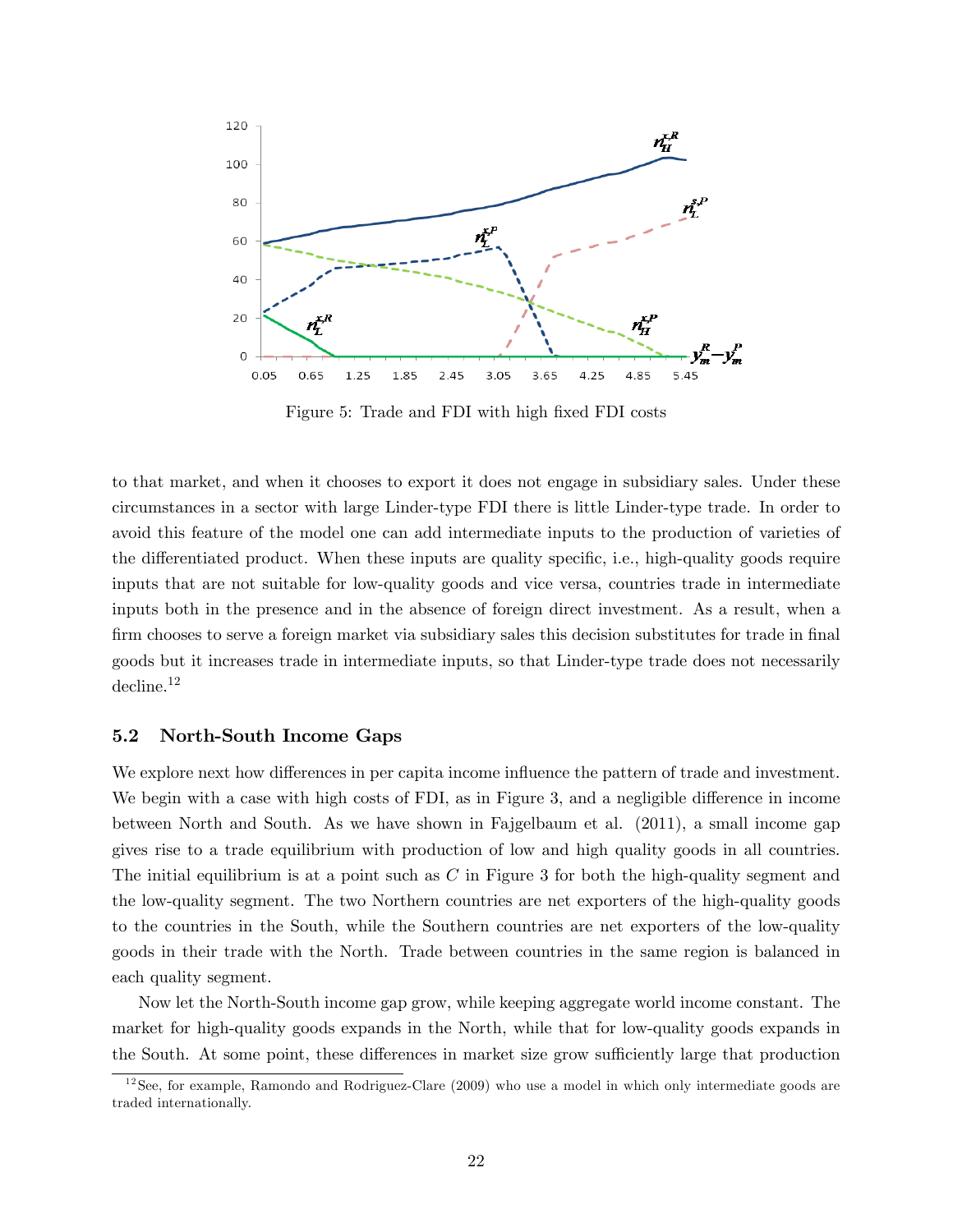of low-quality goods cannot be sustained in the North, nor can production of high-quality goods occur in the South. With specialization by region, the equilibrium in the high-quality segment occurs at a point along BC in Figure 3, whereas that for the low-quality segment occurs along CD. A still greater widening of the income gap can make FDI attractive for regional sales. For example, the equilibrium in the market for low-quality goods can reach a point such as  $D$ , where Southern firms are indifferent between serving the other Southern market with exports or from a foreign subsidiary. Finally, for a sufficiently large income gap, the equilibrium can have all firms in one or both quality segments operating as regional multinationals.

Figure 5 plots the numbers of varieties at each quality level produced in a typical Northern country and in a typical Southern country as functions of the difference in mean income between the two regions for a parameterized example. In this example, the relative cost of FDI is high in the low-quality segment, but prohibitive in the high-quality segment. In generating the figure, we have assumed that income in each country is distributed according to a Gamma distribution with mean  $y_m^{\mathcal{R}}$  in the North and  $y_m^{\mathcal{P}}$  in the South. The difference in mean incomes is plotted along the horizontal axis, with the aggregate world income held constant throughout. The lines labeled  $n_q^{x,k}$  represents the number of firms entering in quality segment q in one of the countries of region k, all of which are exporters. For high-quality goods we have  $n_H^{d,k} = n_H^{x,k}$  for  $k = \mathcal{R}, \mathcal{P}$ . For low-quality goods we have  $n_L^{d,R} = n_L^{x,R}$  in North, where no low-quality products are produced by multinationals, and  $n_L^{d,\mathcal{P}} = n_L^{x,\mathcal{P}} + n_L^{s,\mathcal{P}}$ , where  $n_L^{x,\mathcal{P}}$  represents the number of firms that operate as exporters of low-quality goods in the typical Southern country while  $n_L^{s,\mathcal{P}}$  is the number of regional multinationals with foreign subsidiaries producing low-quality goods in the South.<sup>13</sup>

The figure shows that all countries produce in both quality segments when the income gap is small. Also, for small differences in mean income, all markets are served by exports. In this example, producers of high-quality goods do not operate foreign subsidiaries for any of the mean income differences shown in the figure. As the income gap widens, the number of high-quality brands produced in the North rises, while that in the South falls, until the latter eventually declines to zero. For a large enough difference in mean income, the home-market advantage of the North in high-quality products spells an end to production in the South.

A widening of the income gap also leads to greater specialization in the market for low-quality goods. As the gap grows, the size of the market for low-quality products grows in the South and shrinks in the North. Correspondingly, the number of low-quality products produced by Southern firms expands and the number of such products produced by Northern firms shrinks. Once production of low-quality disappears in the North, further increases in the income gap eventually generate a change in the mode of delivery by Southern firms. Regional multinationals spring into existence in the South and initially coexist with Southern firms that operate solely as exporters. There is a range of income differences for which regional multinationals and exporters coexist in the market for low-quality goods, corresponding to an equilibrium at point  $D$  in Figure 3. When the income

<sup>&</sup>lt;sup>13</sup>The parameters used to generate the figure are  $f_L = 1.5$ ,  $f_H = 5$ ,  $c_L = 0.05$ ,  $c_H = 0.3$ ,  $q_L = 0.9$ ,  $q_H = 1.05$ ,  $\theta_L = 0.5, \, \theta_H = 0.7, \, x_L^s / x_L = 1/5, \, x_H^s / x_H = 1, \, \lambda_L = \lambda_H = 0.55, \, N = 500, \, \text{and} \, y_m^{\mathcal{P}} + y_m^{\mathcal{R}} = 16.$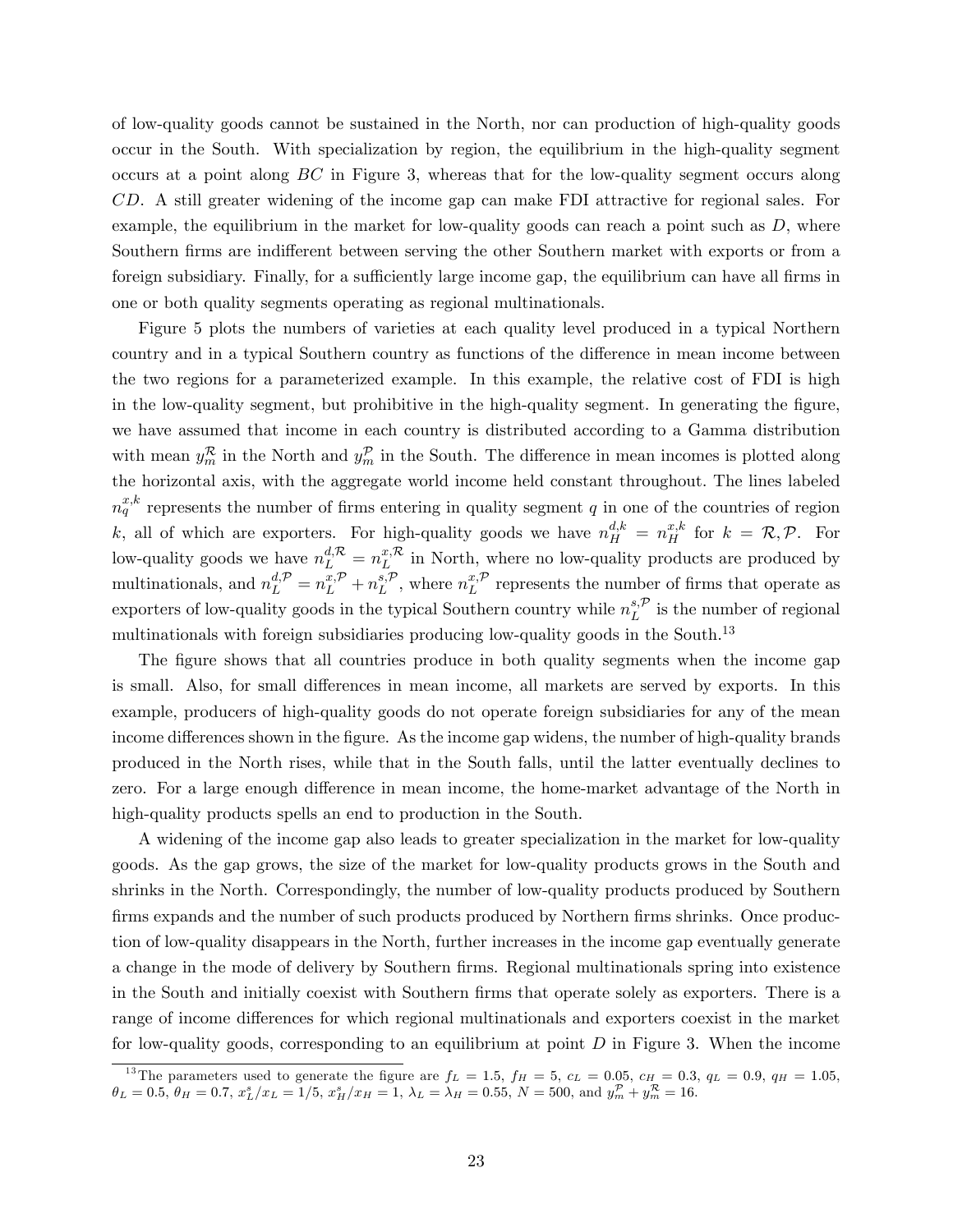

Figure 6: Trade and FDI with low fixed FDI costs

gap grows still larger, the Southern exporters disappear and all firms headquartered there operate as South-to-South multinationals.

Next consider a case with low fixed costs of FDI, such as is depicted in Figure 4. When the North-South income gap is tiny, the markets for a given quality of good are almost the same size in the four countries. The equilibrium features global multinationals that could be headquartered anywhere. Then, as the income gap grows, the equilibrium in the market for high-quality goods moves toward point  $B$  in Figure 4, while that in the market for low-quality goods moves toward point D. At point B, both global multinationals (located anywhere) and regional multinationals in the North earn zero profits producing high-quality goods, so both types of firms can coexist. At point D, regional multinationals in the South and global multinationals break even producing low-quality goods. For large enough differences in mean income levels, the high-quality segment has an equilibrium along AB, with regional (North-to-North) multinationals operating in the North, and no production in the South. Similarly, the low-quality segment has an equilibrium along  $DE$ , with regional (South-to-South) multinationals operating in the South, and no production in the North.

Figure 6 depicts a parameterized example of this.<sup>14</sup> In this example, the relative cost of FDI is low in both quality segments. The example confirms the presence of global multinationals for small and moderate differences in mean incomes. As we have noted previously, the model does not determine where these firms are headquartered, but nor does that outcome matter for any of the aggregate variables. As the difference in mean income grows, the structure of the market for low-quality products evolves. For a moderate income gap, firms in the South are indifferent between serving the North with exports and opening foreign subsidiaries there. There is a determinate number of global multinationals—labeled  $n_L^g$ —that may be located in the North or in the

<sup>&</sup>lt;sup>14</sup>The parameters for this example are  $f_L = 1.5$ ,  $f_H = 5$ ,  $c_L = 0.05$ ,  $c_H = 0.3$ ,  $q_L = 0.9$ ,  $q_H = 1.05$ ,  $\theta_L = 0.5$ ,  $\theta_H = 0.7, x_L^s/x_L = 0.2, x_H^s/x_H = 0.2, \lambda_L = \lambda_H = 0.4, N = 500, \text{ and } y_m^{\mathcal{P}} + y_m^{\mathcal{R}} = 16.$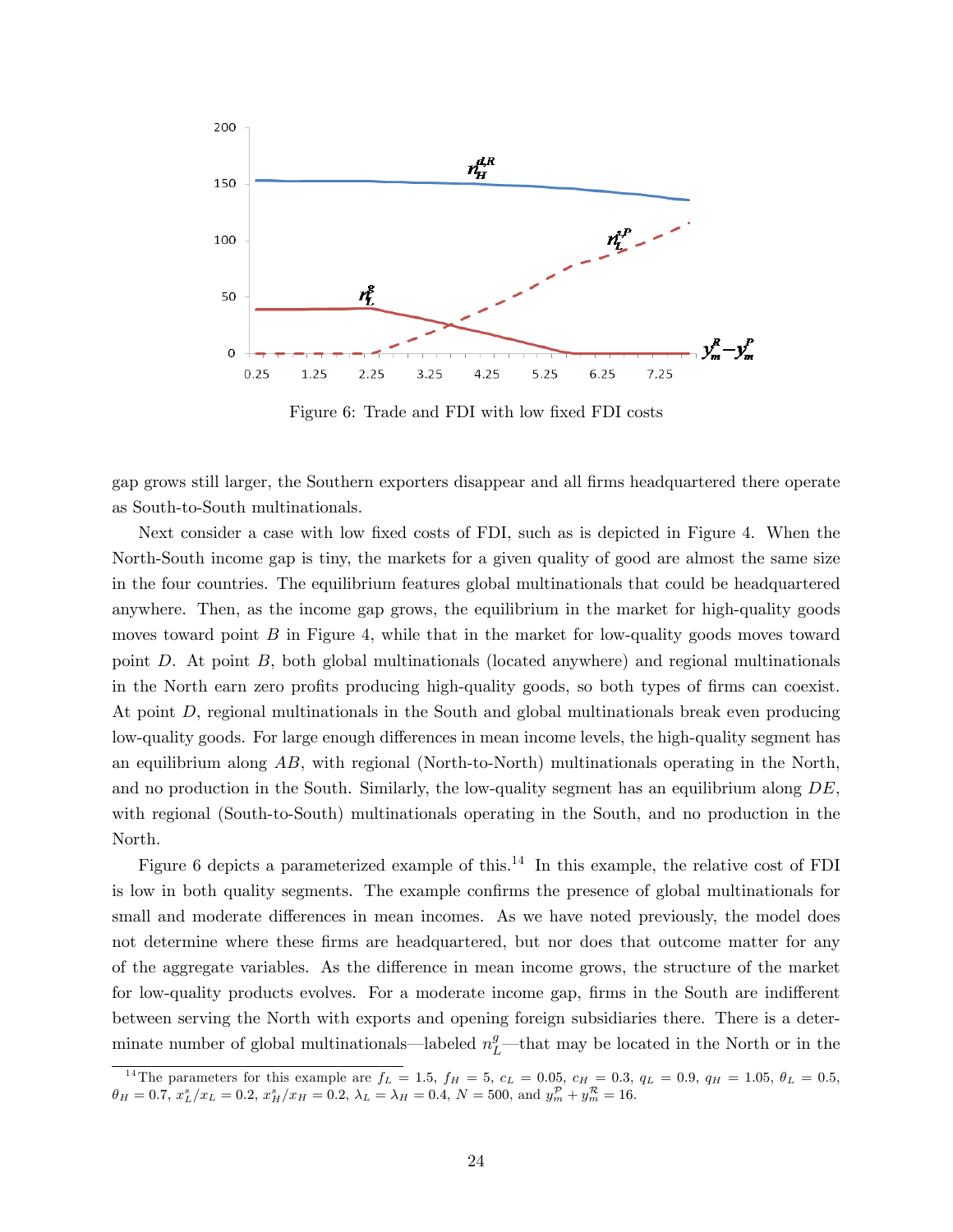South. But the equilibrium has, as well, a determinate number of regional multinationals that must be headquartered in the South; this number is depicted by the dotted curve,  $n_L^{s,\mathcal{P}}$ , where the superscripts indicate that these are regional subsidiaries involving South-to-South FDI. This number expands as the income gap widens, until eventually these regional multinationals replace the global multinationals entirely.

#### 5.3 Market Size

In this section, we examine the relationship between overall market size and patterns of trade and FDI. We capture market size in a country by the parameter  $N^k$ , which represents the number of households that purchases a unit of some variety of differentiated product. In general, an increase in market size in a country or region tends to provide absolute advantages across all differentiated goods thanks to the home-market effect. The advantage of rich countries in the high-quality segment grows even larger when the overall size of the market for differentiated products expands relative to that in the South. Moreover, when Northern markets are larger than Southern markets, firms in the North may begin to capture world markets for low-quality goods as well. As before, we are specially concerned with Önding conditions for the emergence of regional multinationals. We explore both differences in size between North and South and asymmetries in size between the two countries in a given region.

We begin with the case in which the pair of countries that comprise a region are similar in size, but each country in the North is bigger than its counterpart in the South. We will start from a configuration similar to that in the last section, where market sizes are identical across the four countries but only income distributions differ. From that starting point, we will examine the implications of an increase in market size in the North. Take first the case in which the fixed cost of FDI is high according to our previous taxonomy, so that Figure 3 applies. With reasonably high shipping costs or sufficiently close income distributions, goods of both quality levels are produced in all four countries. The equilibrium is at point C in both quality segments. As  $N^R$  increases, the size of the market expands in the North in all quality segments.<sup>15</sup> The analysis in Fajgelbaum et. al. (2011) indicates that, for a sufficiently large  $N^R$ , production of all differentiated products migrates to the North. In that case, the equilibrium lies on segment  $BC$  of Figure 3 for both quality segments, but multinational investment does not occur. The North produces all differentiated products and the South specializes in the homogenous good.

Further increases in  $N^R$  drive the trade-only equilibrium in both quality segments towards point  $B$  in Figure 3. Suppose that the equilibrium reaches this point first in the high-quality segment. In such circumstances, the market size in each Northern country is so large that Northern firms are indifferent between serving the other country in the same region via subsidiaries sales or exports. Reasoning as in the previous section, we can infer that for a sufficiently large  $N^R$  the equilibrium must lie along segment  $AB$ . A similar logic applies to low-quality goods. Therefore, for sufficiently large differences in market size between the two regions, regional multinationals emerge in the

<sup>&</sup>lt;sup>15</sup>Note, from the definition of  $d_j^k$  in (2), that  $N^k$  is part of the market potential in k.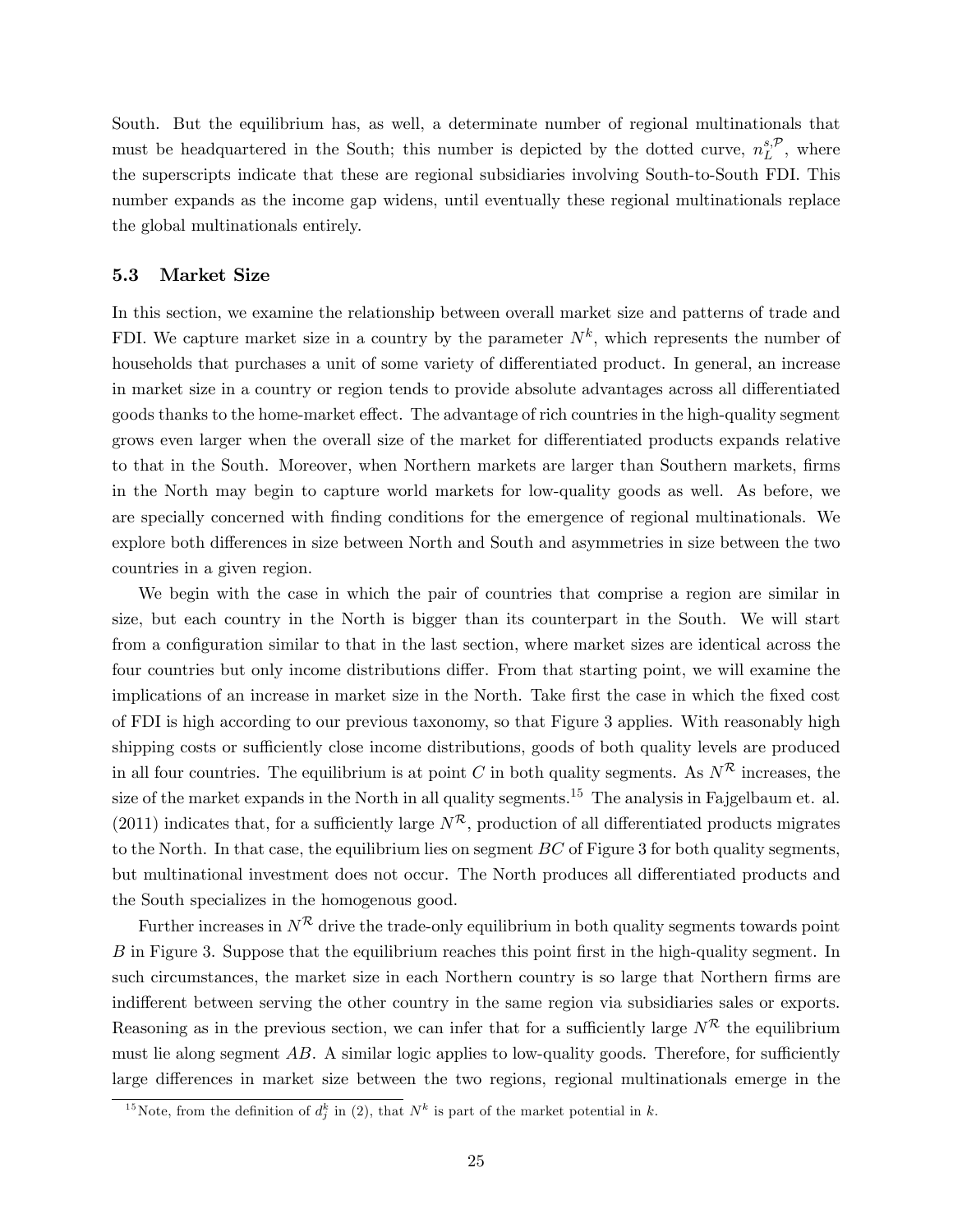larger region, and they might do so in both quality segments. A similar logic applies when we start from a case of low costs of FDI. Under such conditions, when we start from a situation of very similarly-sized countries, we have global multinationals in both quality segments. As  $N^R$  grows, demands slide across  $BC$  towards the  $AB$  segment of Figure 4, whereupon regional multinationals emerge.

In summary, asymmetries in market size between regions drive firms operating in both quality segments toward the larger region. When the difference in size between regions is sufficiently great, regional multinationals emerge in the larger region. The logic underlying this outcome is common to the case of both high and low costs of FDI. As the size of countries in one region increases, there is necessarily entry of new firms in both quality segments. In the case of high costs of FDI, these are exporters who tend to be headquartered in the largest region, while in the case of low cost of FDI they are global multinationals that can be headquartered anywhere in the world. This worldwide increase in the number of firms necessarily increases competition in the region whose market size is not growing, driving down market potentials. When the number of consumers becomes sufficiently large in the expanding region, the size of the market in the other region is too small for firms headquartered there to break even. In the limit, as the number of firms keeps rising, market potentials approximate zero in the region with the fixed population. Since the equilibrium must lie on the contours deÖned in Figures 2 to 3, regional multinationals must arise if costs of FDI are not prohibitive.

We study next the effects of size differences within a region. Suppose that the two Northern countries are similar in size, while, in the South, country  $P_1$  has a larger population than country  $P_2$ . The two countries in each region share the same distribution of income. We are interested in examining how the division of population between  $P_1$  and  $P_2$  affects the patterns of FDI and trade. To this end, let  $N^{\mathcal{P}_1} = N + \Delta$  and let  $N^{\mathcal{P}_2} = N - \Delta$ , where  $N = N^{\mathcal{R}_1} = N^{\mathcal{R}_2}$  and  $\Delta \geq 0$ . This specification makes the two regions equal in size for any value of  $\Delta$ . We begin from a situation in which, when  $\Delta = 0$  (so that all countries have the same population size) there is only Northto-North and South-to-South FDI. Northern multinationals specialize in high-quality products and Southern multinationals specialize in low-quality products. For concreteness we focus on the case in which the costs of FDI are high, so that the equilibrium lies on segment  $AB$  of Figure 4 for high-quality products, and on segment  $DE$  of that figure for low-quality products.

When  $\Delta = 0$ , as we showed in Section 5.1, the equilibrium conditions (12) and (13) determine the total numbers of high-quality and low-quality products,  $\bar{n}_H$  and  $\bar{n}_L$ , but the numbers of firms with headquarters in each country is not determined. Firms that produce high-quality goods might be based either in  $R_1$  or  $R_2$  and firms that produce low-quality goods might be headquartered in either  $P_1$  or  $P_2$ . In this equilibrium along AB of Figure 4, (14) and (15) must be satisfied; that is, the firms in either region find it optimal to export to the opposite, but to serve the other country in their own region with sales from a foreign subsidiary.

Now suppose that  $P_1$  is slightly larger than  $P_2$ ; i.e.,  $\Delta > 0$ , but  $\Delta$  is small. Inasmuch as the two Southern countries share the same income distribution and the same prices, the movement of a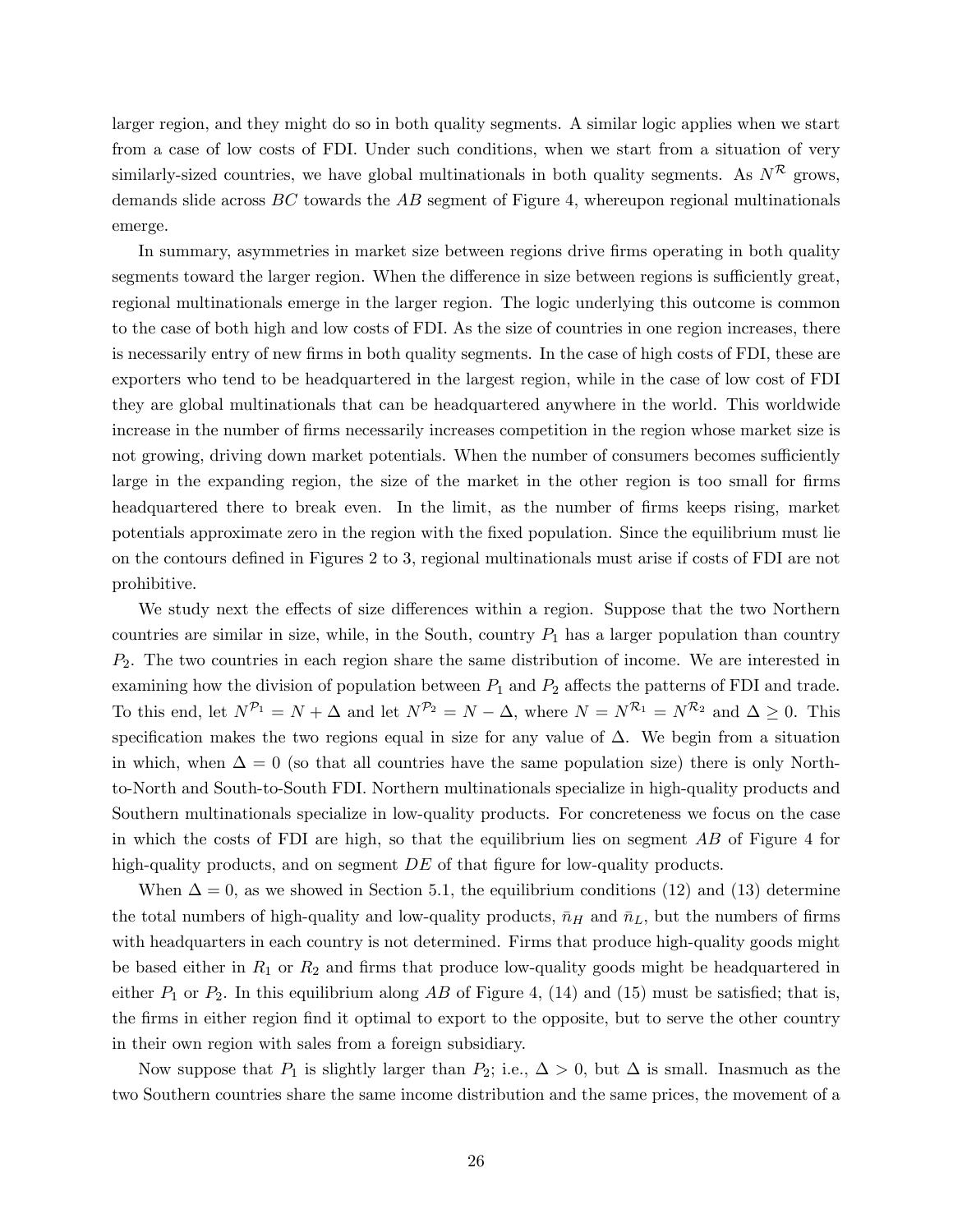representative sample of households from  $P_2$  to  $P_1$  has no affect on aggregate demand and therefore no effect on the incentives for firms to enter as producers of low-quality goods in the South or as producers of high-quality goods in the North. A small increase in  $\Delta$  from  $\Delta = 0$  leaves  $\bar{n}_H$  and  $\bar{n}_L$ unchanged, and the location of the firms' headquarters in a given region remains indeterminate.<sup>16</sup> This argument requires, of course, that the asymmetry in population sizes creates no incentive for any firm to alter its mode of serving any market. That is, firms in each region must continue to prefer serving the opposite country in their own region with subsidiary sales and the markets in the opposite region with export sales despite the altered distribution of consumer location. This will indeed be the case provided that

$$
(N+\Delta) d_H^{\mathcal{P}} < \frac{x_H^s}{1-\lambda_H},\tag{16}
$$

and

$$
(N - \Delta) d_L^P > \frac{x_L^s}{1 - \lambda_L} \tag{17}
$$

where  $d_q^k$  is per capita demand for the product with quality q in country k in the equilibrium with equal-sized countries.

But note that a sufficiently large  $\Delta$  will cause (16) or (17) to be violated. As country  $P_1$  grows large and  $P_2$  small, either firms headquartered in  $P_1$  will prefer to serve the small market  $P_2$  with exports, or firms in the North will prefer to serve the large market in  $P_1$  from a subsidiary located there. Suppose, for example, that  $(N + \Delta) d_H^{\mathcal{P}} < x_H^s/(1 - \lambda_H)$  but  $(N - \Delta) d_L^{\mathcal{P}} < x_L^s/(1 - \lambda_L)$ . Then Southern firms in  $P_1$  prefer to export to  $P_2$  rather than to invest in a subsidiary there, and these firms enjoy a cost advantage by dint of their large home market compared to firms in  $P_2$ . Production of low-quality goods concentrates in the larger of the two Southern markets and firms there export to all foreign markets.

Figure 7 illustrates this in a parametrized example.<sup>17</sup> The horizontal axis shows the difference in population size between the two countries in the Southern region. The figure shows the number of firms of the various types as a function of  $\Delta$ . For small enough differences in size, the equilibrium has only regional multinationals. The curve labeled  $n_L^{s,p}$  shows the number of these producing low-quality products in the South and that labeled  $n_H^{s,\mathcal{R}}$  shows the number producing high-quality products in the North. As consumers migrate from  $P_2$  to  $P_1$ , country  $P_1$  attains a size that makes it proÖtable to sell high-quality products from local subsidiaries there. A new type of Northern multinational emerges that has subsidiaries in the other market of the North and in  $P_1$ , but not in  $P_2$ . As  $P_1$  continues to grow at the expense of  $P_2$ , the number of such multinationals (labeled  $m_H^{s,\mathcal{R}}$ ) increases while the number of regional multinationals declines. Eventually, it also becomes

 $16$ This argument requires that the cost of producing a unit of output in a foreign subsidiary literally is the same as at home. If production near to headquarters generates even a tiny cost differential, this would create a home-market advantage for the firms headquartered in country  $\mathcal{P}_1$  and this country would capture all of the producers of the low-quality good.

<sup>&</sup>lt;sup>17</sup>The parameters for this example are  $f_L = 1$ ,  $f_H = 6$ ,  $c_L = 0.05$ ,  $c_H = 0.3$ ,  $q_L = 0.9$ ,  $q_H = 1.05$ ,  $\theta_L = 0.6$ ,  $\theta_H = 0.6, x_L^s/x_L = 0.2, x_H^s/x_H = 0.2, \lambda_L = 0.4, \lambda_H = 0.46, N = 500, y_m^p = 5 \text{ and } y_m^{\mathcal{R}} = 50.$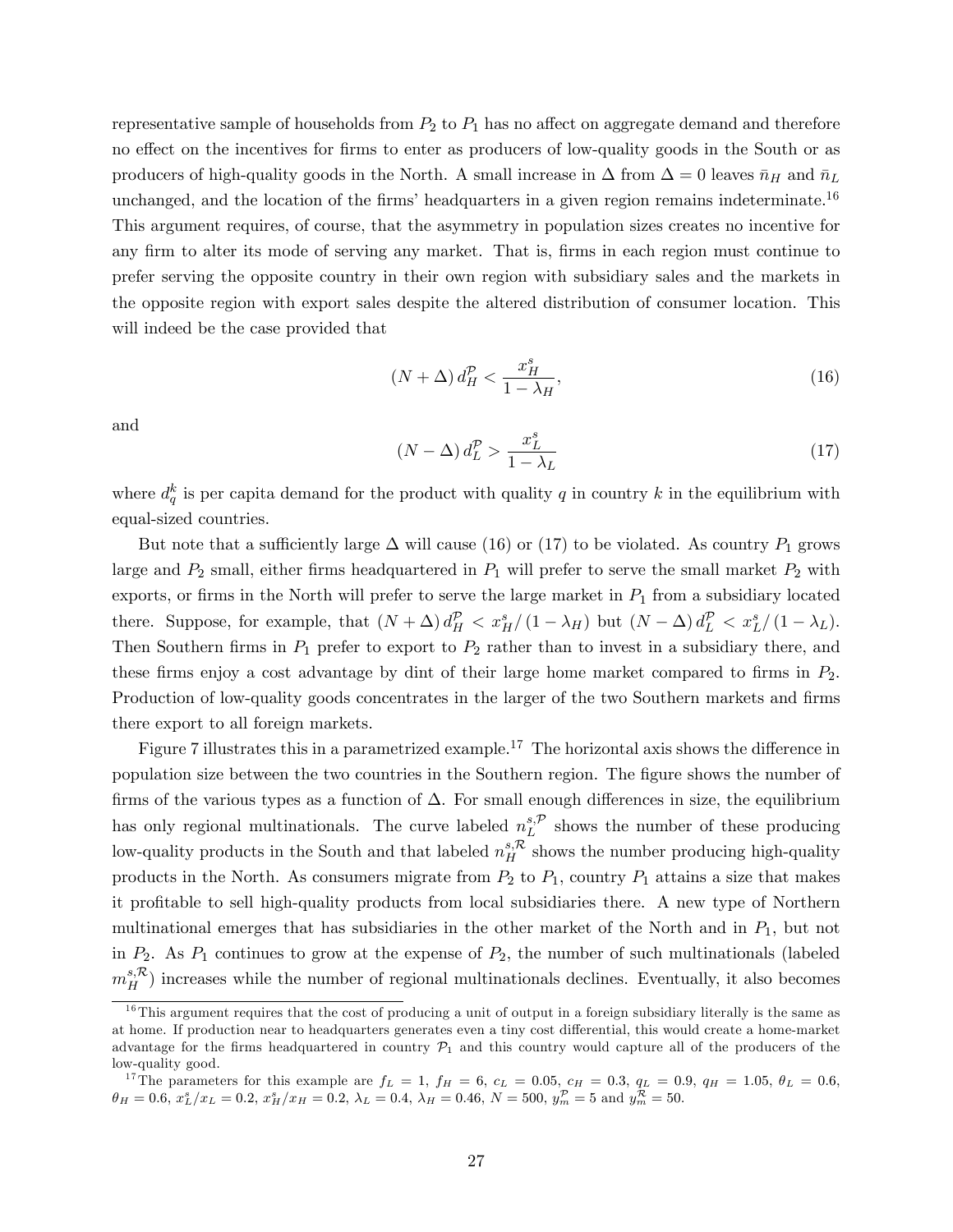

Figure 7: Differences in Market Size

optimal for firms in  $P_2$  to close their subsidiaries in  $P_1$  and to instead serve the small market for low-quality products with export sales. The number of firms located in  $P_1$  that export to all foreign markets is denoted in the figure by  $n_L^{x,p_1}$ . For large enough differences in size between  $P_1$  and  $P_2$ , there is no FDI by Northern or Southern firms in the latter market.

# 6 Conclusion

In this paper, we have combined a product-quality view of the Linder hypothesis with a proximityconcentration view of firms' decisions about how to serve their foreign markets. We conjectured that non-homothetic preferences and home-market effects, which are known to affect patterns of world trade, should influence patterns of foreign direct investment as well. The tradeoff between proximity and concentration implies that firms are more likely to serve foreign markets from local production facilities when those markets are large. Non-homothetic preferences for vertically differentiated products forge a connection between a countryís income level and distribution and the mix of qualities it consumes. Accordingly, country income and product quality are bound to ináuence firms' choices between foreign investment and international trade. We have extended the model in Fajgelbaum et al.  $(2011)$  to allow for affiliate sales by multinational corporations and used the extended model to examine the circumstances under which firms in a country will choose to serve some foreign markets by exports and others by subsidiary sales.

Our analysis establishes a systematic bias in FDI toward countries at a similar stage of development. In a simple setting that allows for both regional and cross-regional FDI, we find that North-North FDI or South-South FDI must occur in any equilibrium that features multinational investment. Moreover, if the income distribution in each Northern country dominates that in each Southern country, multinationals from the North specialize in producing high-quality products while multinationals from the South specialize in producing low-quality products. For given fixed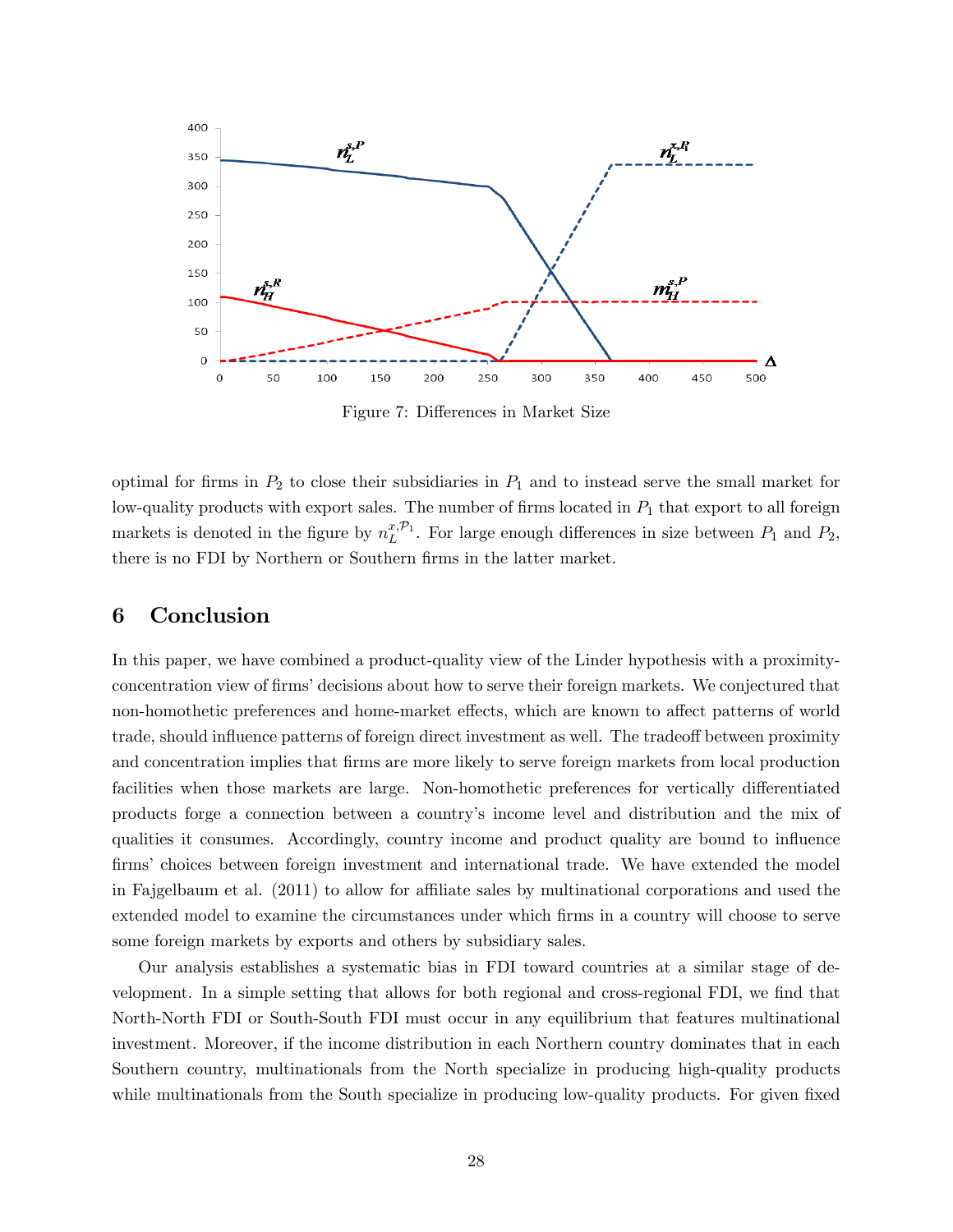costs of FDI, regional multinationals are more likely to arise the more disparate are the income distributions of the two regions. In keeping with the empirical evidence, the share of foreign affiliate sales in total sales falls with the difference in per capita income between trading partners.

Our analysis provides an explanation for the fact that multinational sales are more responsive to income gaps than export sales, as documented for the United States by Brainard (1997). It is also consistent with the new evidence we have provided, using Ramondo's  $(2011)$  data on multinational activity in a broad sample of countries, that firms direct their FDI disproportionately to countries with per capita income levels similar to their home market. In our model, FDI is more common across countries with similar income levels, because such countries tend to specialize their production of goods of similar quality. Our analysis also suggests a potential contributing factor in the recent surge in South-to-South FDI. For example, we find that the rise in multinational activity that naturally follows from a decline in the cost of establishing foreign subsidiaries has a distinctive pattern: firms first locate foreign subsidiaries in markets that are similar to their home market before choosing to serve very different markets in this manner. Moreover, we find that smaller asymmetries in market size within regions are more conducive to regional FDI. Therefore, the convergence of China and India toward the income levels of other emerging-market countries might also account for part of the recent growth in South-to-South FDI.

Our model is the first, so far as we know, to address the pattern of FDI across multiple countries with different levels of per capita income. We have proposed a particular mechanism by which income may influence firms' choices of which markets to serve by exports and which from foreign subsidiaries. The theory based on consumers' non-homothetic preferences for goods of different quality indeed is consistent with the aggregate data on multinational activity. But additional research using more disaggregated data is needed to determine whether non-homothetic demands and vertical product differentiation play the role that we ascribe to them.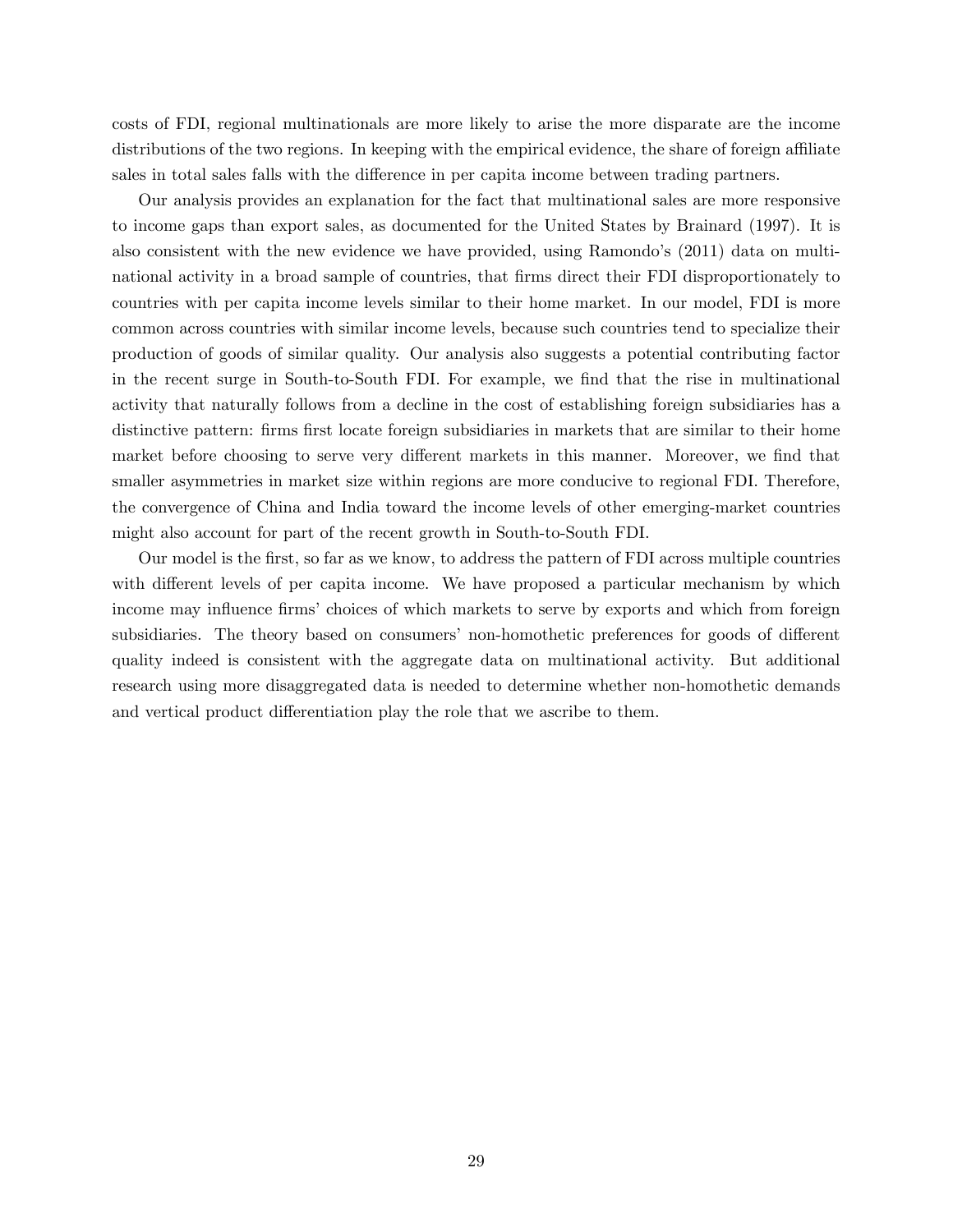# References

- [1] Aykut, Dilek and Ratha, Dilip  $(2004)$ , "South-South FDI Flows: How Big Are They?," Transnational Corporations 13:1, 149-177.
- [2] Bergstrand, Jeffrey H. (1990), "The Heckscher-Ohlin-Samuelson Model, The Linder Hypothesis and the Determinants of Bilateral Intra-Industry Trade," *Economic Journal* 100:403, 1216-1229.
- [3] Bils, Mark and Klenow, Peter J. (2001), "Quantifying Quality Growth," American Economic Review 91:4, 1006-1030.
- [4] Boston Consulting Group (2006), The New Global Challengers: How 100 Top Companies from the Rapidly Developing Economies are Changing the World, Boston: The Boston Consulting Group.
- [5] Brainard, S. Lael (1993), "A Simple Theory of Multinational Corporations and Trade with a Trade-off between Proximity and Concentration," NBER Working Paper 4269.
- [6] Brainard, S. Lael (1997), "An Empirical Assessment of the Proximity-Concentration Tradeoff between Multinational Sales and Tradeî, American Economic Review 87:4, 520-544.
- [7] Carr, David L., Markusen, James R. and Maskus, Keith E. (2001), "Estimating the Knowledge-Capital Model of the Multinational Enterprise," American Economic Review 91:3, 693-708.
- [8] Dixit, Avinash K. (2011), "International Trade, Foreign Direct Investment, and Security," Annual Review of Economics, 3:1, 191-213.
- [9] Fajgelbaum, Pablo, Grossman, Gene M. and Helpman, Elhanan (2011), "Income Distribution. Product Quality, and International Trade," Journal of Political Economy, 118:4, 721-765.
- [10] Fieler, Ana Cecilia (2011), "Nonhomotheticity and Bilateral Trade: Evidence and a Quantitative Explanation,"  $Econometrica$ , 79:4, 1069-1101.
- [11] Francois, Joseph F. and Kaplan, Seth (1996), "Aggregate Demand Shifts, Income Distribution, and the Linder Hypothesis," The Review of Economics and Statistics, 78:2, 244-250.
- [12] Hallak, Juan Carlos (2006), "Product Quality and the Direction of Trade," Journal of International Economics 68:1, 238-265.
- [13] Hallak, Juan Carlos (2010), "A Product-Quality View of the Linder Hypothesis," Review of Economics and Statistics 92:3, 453-466.
- [14] Hallak, Juan Carlos and Schott, Peter K. (2011), "Estimating Cross-Country Differences in Product Quality," Quarterly Journal of Economics, 126:1, 417-474.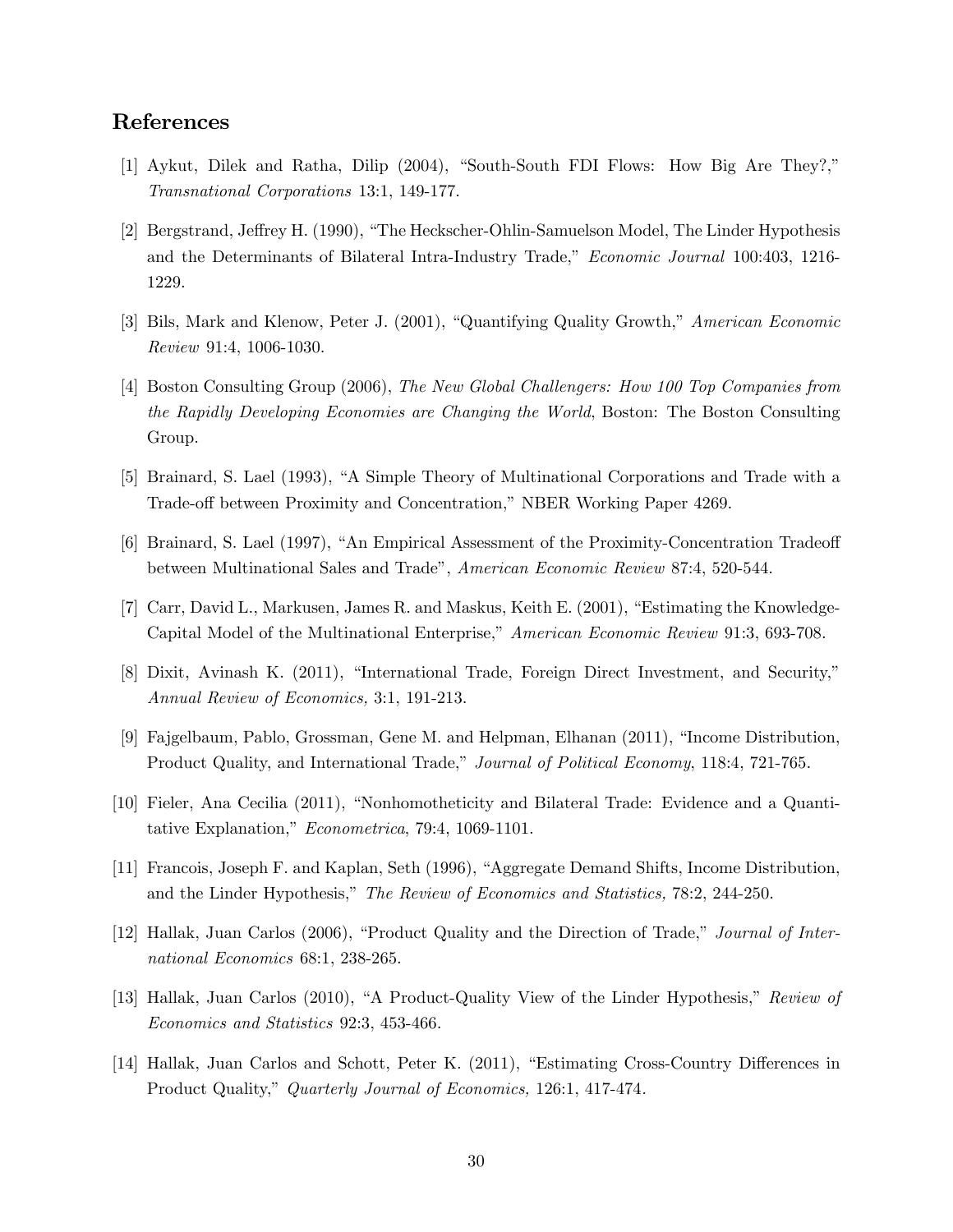- [15] Helpman, Elhanan (1984), "A Simple Theory of Trade with Multinational Corporations," Journal of Political Economy 92:3, 451-471.
- [16] Helpman, Elhanan, Melitz, Marc and Yeaple, Stephen R. (2004), "Export Versus FDI with Heterogeneous Firms," American Economic Review 94:1, 300-316.
- [17] Helpman, Elhanan and Krugman, Paul R. (1985). Market Structure and Foreign Trade, Cambridge, MA: MIT Press (1985).
- [18] Horstmann, Ignatius J. and Markusen, James R. (1992), "Endogenous Market Structures in International Tradeî, Journal of International Economics 32:1-2, 109-129.
- [19] Hummels, David and Klenow, Peter J. (2005), "The Variety and Quality of a Nation's Exports," American Economic Review 95:3, 704-723.
- [20] Krugman, Paul R. (1980), "Scale Economies, Product Differentiation, and the Pattern of Trade," American Economic Review 70:5, 950-959.
- [21] Linder, Staffan Burenstam (1961), An Essay on Trade and Transformation, Stockholm: Almqvist and Wiksell.
- [22] Markusen, James R. (1984), "Multinationals, Multi-Plant Economies, and the Gains from Trade," Journal of International Economics 16:3-4, 205-26.
- [23] Markusen, James R. (1986), "Explaining the Volume of Trade: An Eclectic Approach,"  $Amer$ ican Economic Review 76:5, 1002-1011.
- [24] Markusen, James R. and Maskus, Keith E. (2002), "Discriminating Among Alternative Theories of the Multinational Enterprise," Review of International Economics 10:4, 694-707.
- [25] Markusen, James R. and Venables, Anthony J. (2000), "The Theory of Endowment, Intra-Industry, and Multinational Trade," Journal of International Economics 52:2, 209–34.
- [26] McFadden, Daniel L. (1978), "Modelling the Choice of Residential Location," in A. Karlvist. L. Lundqvist, F. Snickars and J. Weibull (eds.), Spatial Interaction Theory and Planning Models. Amsterdam: North Holland, 75-96.
- $[27]$  Ramondo, Natalia  $(2011)$ , "A Quantitative Approach to Multinational Production," Arizona State University, manuscript.
- [28] Ramondo, Natalia and Rodríguez-Clare, Andrés (2009), "Trade, Multinational Production, and the Gains from Openness," NBER Working Paper 15604.
- [29] Schott, Peter K. (2004), "Across-Product versus Within-Product Specialization in International Trade," Quarterly Journal of Economics 119:2, 647-678.